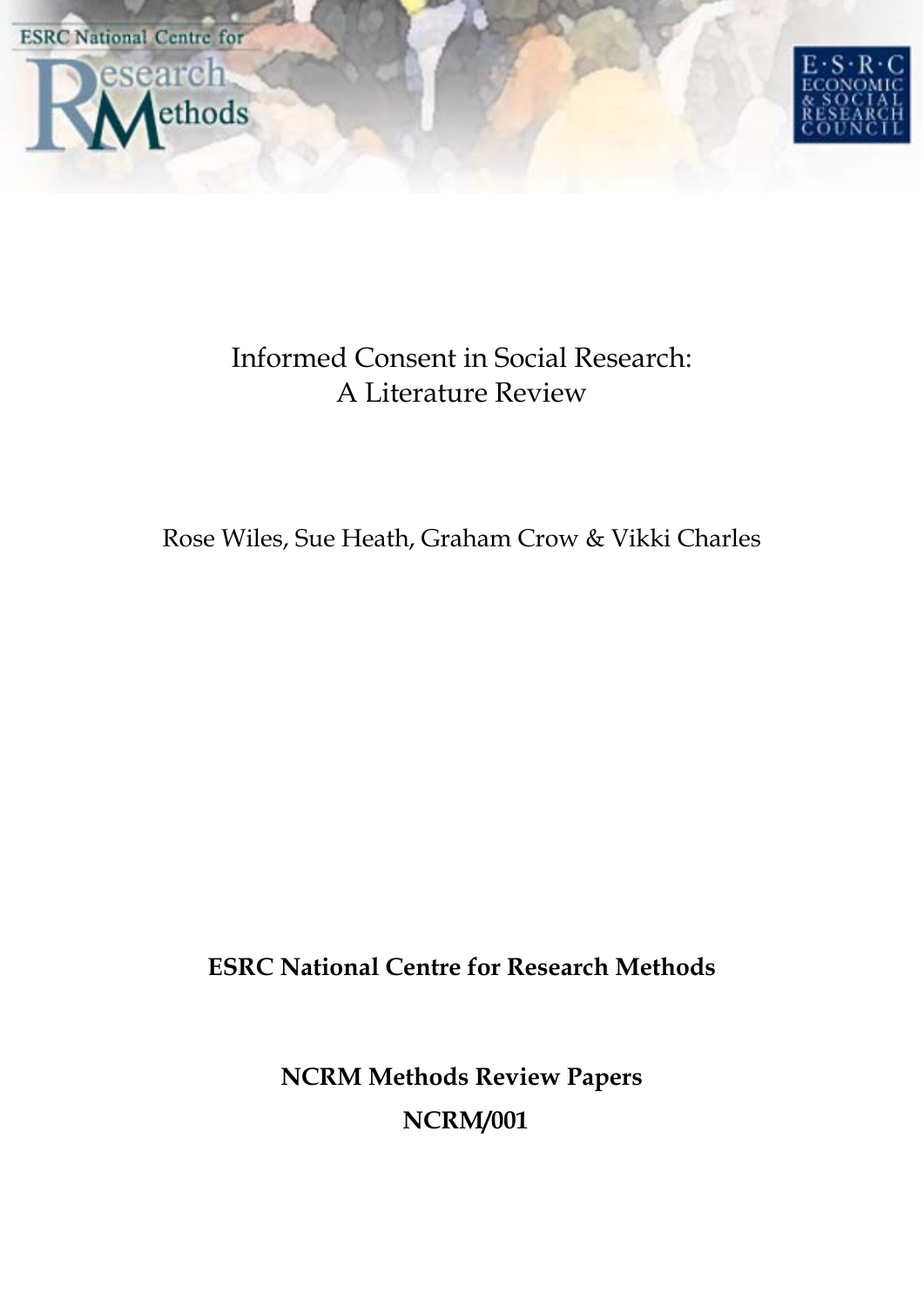Informed Consent in Social Research: A Literature Review

**Rose Wiles1**

ESRC National Centre for Research Methods, School of Social Sciences, University of Southampton

**Sue Heath<sup>2</sup>** 

ESRC National Centre for Research Methods, School of Social Sciences, University of Southampton

**Graham Crow3**

Division of Sociology, School of Social Sciences, University of Southampton

Vikki Charles<sup>4</sup>

Division of Sociology, School of Social Sciences, University of Southampton

**15th March 2005** 

## **Abstract:**

This paper comprises a literature review outlining the current issues and debates relating to informed consent in social research. Given the rapidly changing nature of the field it draws primarily on literature published between 1998-2004. However, it includes some papers and books published prior to this where these are viewed as having made an important contribution to issues and debates around informed consent. The paper focuses primarily on consent in relation to qualitative research comprising 'traditional' methods of data collection, such as interviews and observation. It does not does not engage with the many complex ethical issues relating to research using visual methods and new digital technologies nor does it engage with the issues of consent in relation to quantitative research both of which, while important, are beyond the scope of this paper. The paper explores issues of informed consent in qualitative social research in general but focuses specifically on research conducted with so called 'vulnerable' groups (to include children, older people and people with a range of physical and mental health problems) in that issues of consent are

 $\overline{a}$ 

<sup>1</sup> Rose Wiles, ESRC National Centre for Research Methods, School of Social Sciences, University of Southampton <sup>2</sup>

Sue Heath, ESRC National Centre for Research Methods, School of Social Sciences, University of Southampton

<sup>3</sup> Graham Crow, Division of Sociology, School of Social Sciences, University of Southampton

<sup>4</sup> Vikki Charles, Division of Sociology, School of Social Sciences, University of Southampton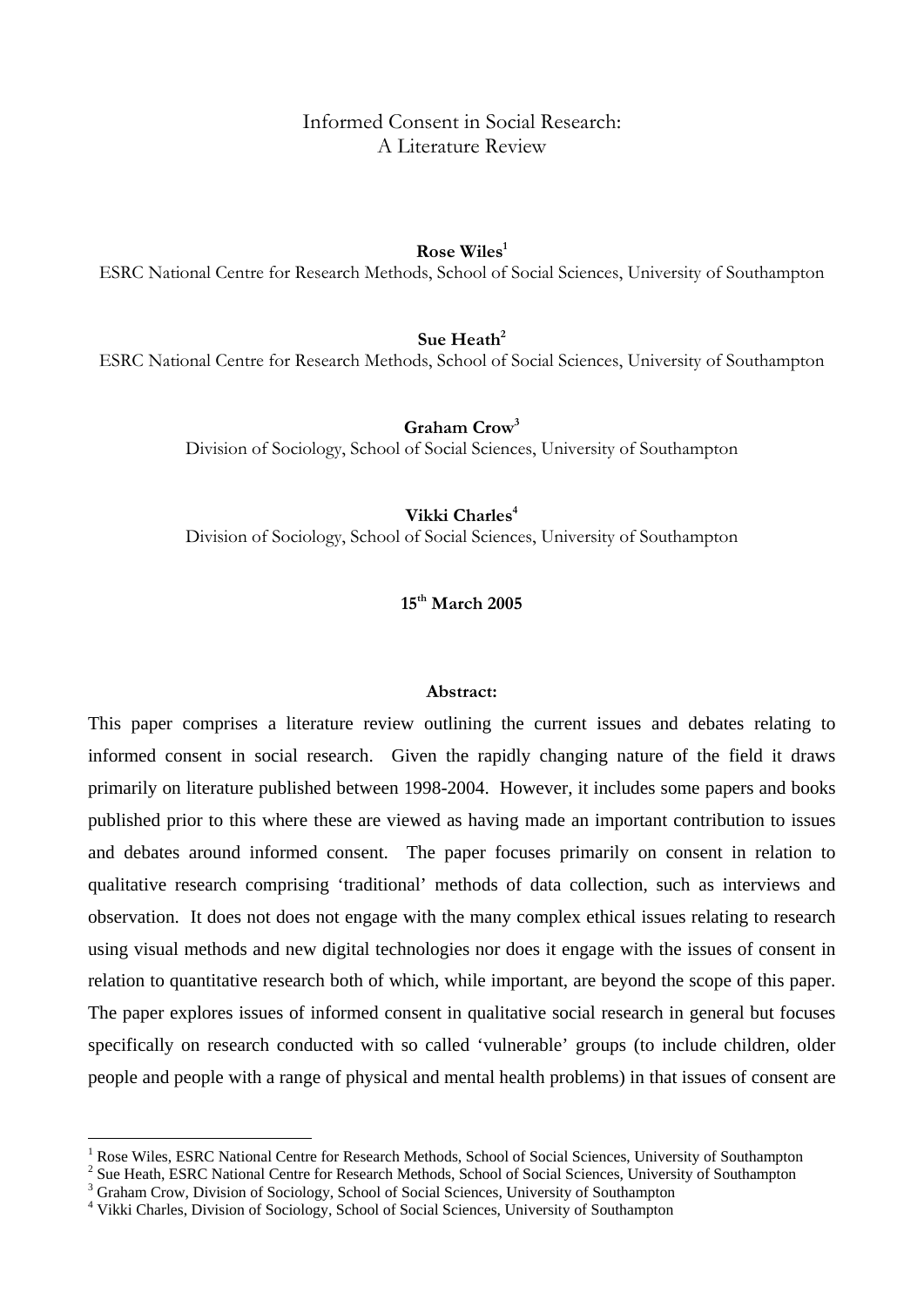perceived as being particularly pertinent when conducting research with these groups. This review outlines the regulatory, ethical and legal context for consent in social research and the operationalisation of informed consent in practice. This review was conducted as part of a project funded within the ESRC Research Methods Programme 2002-2004.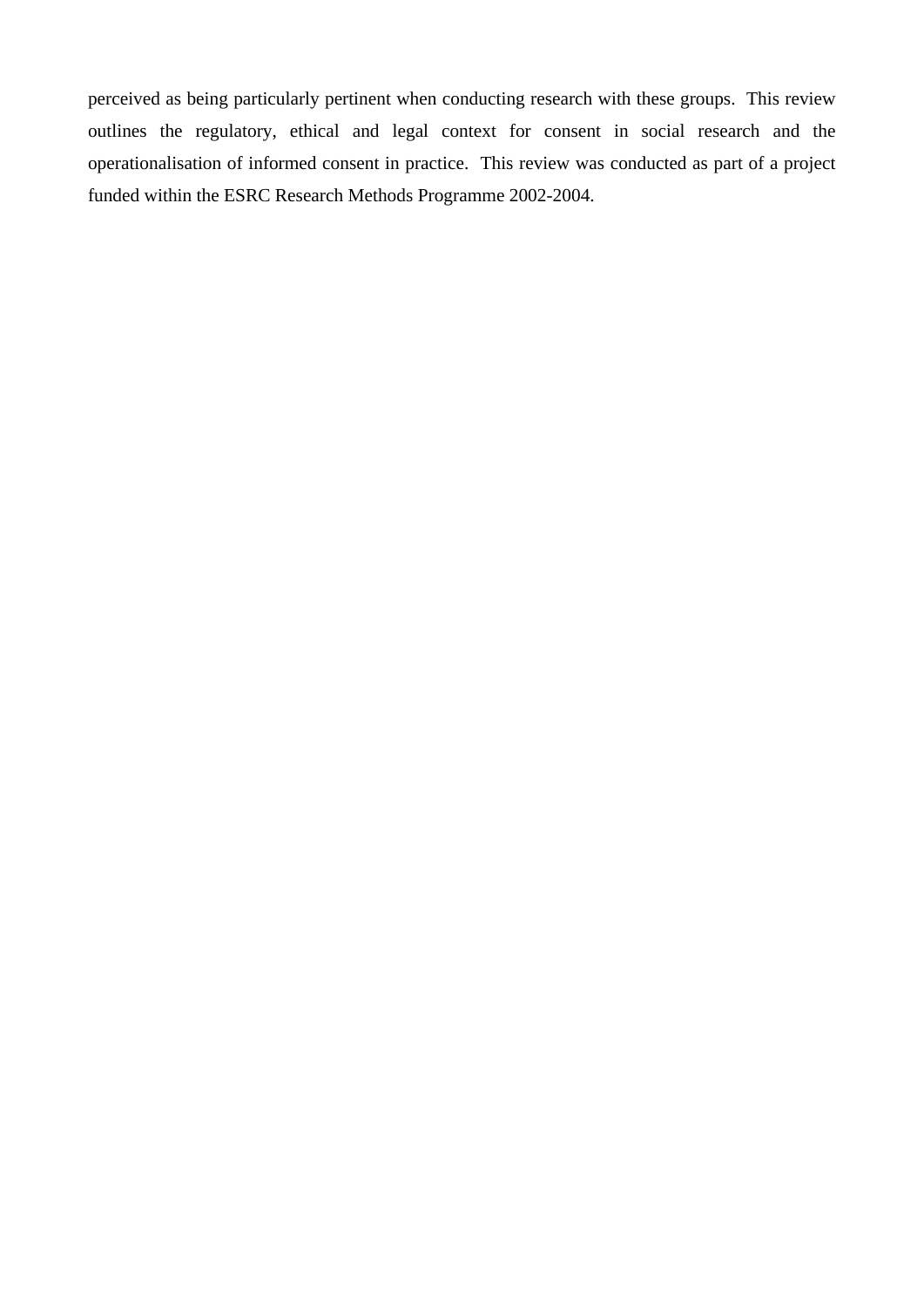# **Contents**

- 1. Introduction
- 2. Method
- 3. Ethical Context for consent in social research: approaches, regulations and frameworks
	- 3.1. Approaches to research ethics
	- 3.2. The legal context
	- 3.3. Regulation and ethical review
- 4. Operationalising informed consent
	- 4.1 Information provision: written information
	- 4.2 Withholding information
	- 4.3 When to provide information
	- 4.4 The use of incentives
	- 4.5 Consent: to sign or not to sign
	- 4.6 Proxy consent
	- 4.7 Wider consent
	- 4.8 The right to withdraw
	- 4.9 Consenting 'vulnerable' people: the role of gatekeepers
- 5. Conclusion

Acknowledgements

References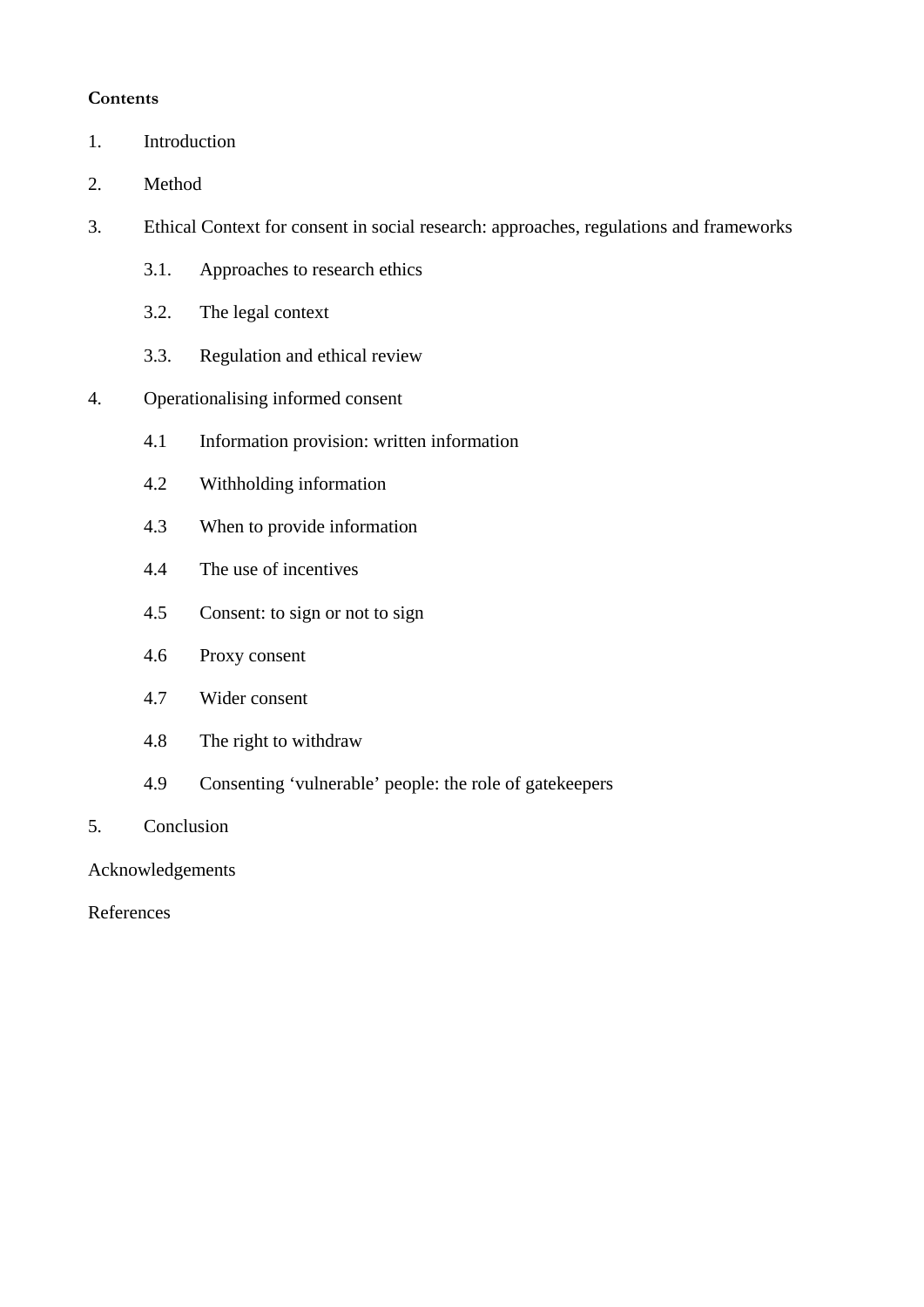#### **1. Introduction**

This paper comprises a literature review outlining the current issues and debates relating to informed consent in social research. This topic has gained prominence as a result of the broad changes that are taking place in research governance in the UK and the increasingly regulated frameworks within which social researchers work (Tinker & Coomber, 2004). Given the rapidly changing nature of the field it draws primarily on literature published between 1998-2004. However, it includes some papers and books published prior to this where these are viewed as having made an important contribution to issues and debates around informed consent. The paper focuses primarily on consent in relation to qualitative research comprising 'traditional' methods of data collection, such as interviews and observation. It does not does not engage with the many complex ethical issues relating to research using visual methods and new digital technologies nor does it engage with the issues of consent in relation to quantitative research both of which, while important, are beyond the scope of this paper. The paper explores issues of informed consent in qualitative social research in general but focuses specifically on research conducted with so called 'vulnerable' groups (to include children, older people and people with a range of physical and mental health problems) in that issues of consent are perceived as being particularly pertinent when conducting research with these groups. This review outlines the regulatory, ethical and legal context for consent in social research and the operationalisation of informed consent in practice. This review was conducted as part of a project funded within the ESRC Research Methods Programme 2002-2004. Further information about the project can be found at: http://www.sociologyandsocialpolicy.soton.ac.uk/Proj/Informed\_Consent/index.htm

## **2. Method**

The literature review was conducted through searches of bibliographic databases as well as handsearching of journals and library searches of books. The following databases were searched: BIDS; Ingenta Select; Web of Science; ASSIA; EBSCO; Sociological Abstracts; and, Social Services Abstracts. The initial terms used for the search were: 'informed consent', 'ethics', 'participation rates' and 'confidentiality'. The search was limited to the years 1998-2004. Many of the papers identified using these search terms related to medical studies and these were mostly discarded unless they were felt to have particular relevance to debates in social research. The search strategy was refined by including the term 'social research' to the search categories. The papers identified were checked for relevance. Those included were papers which addressed:

a) general literature relating to research ethics which have relevance to the principles surrounding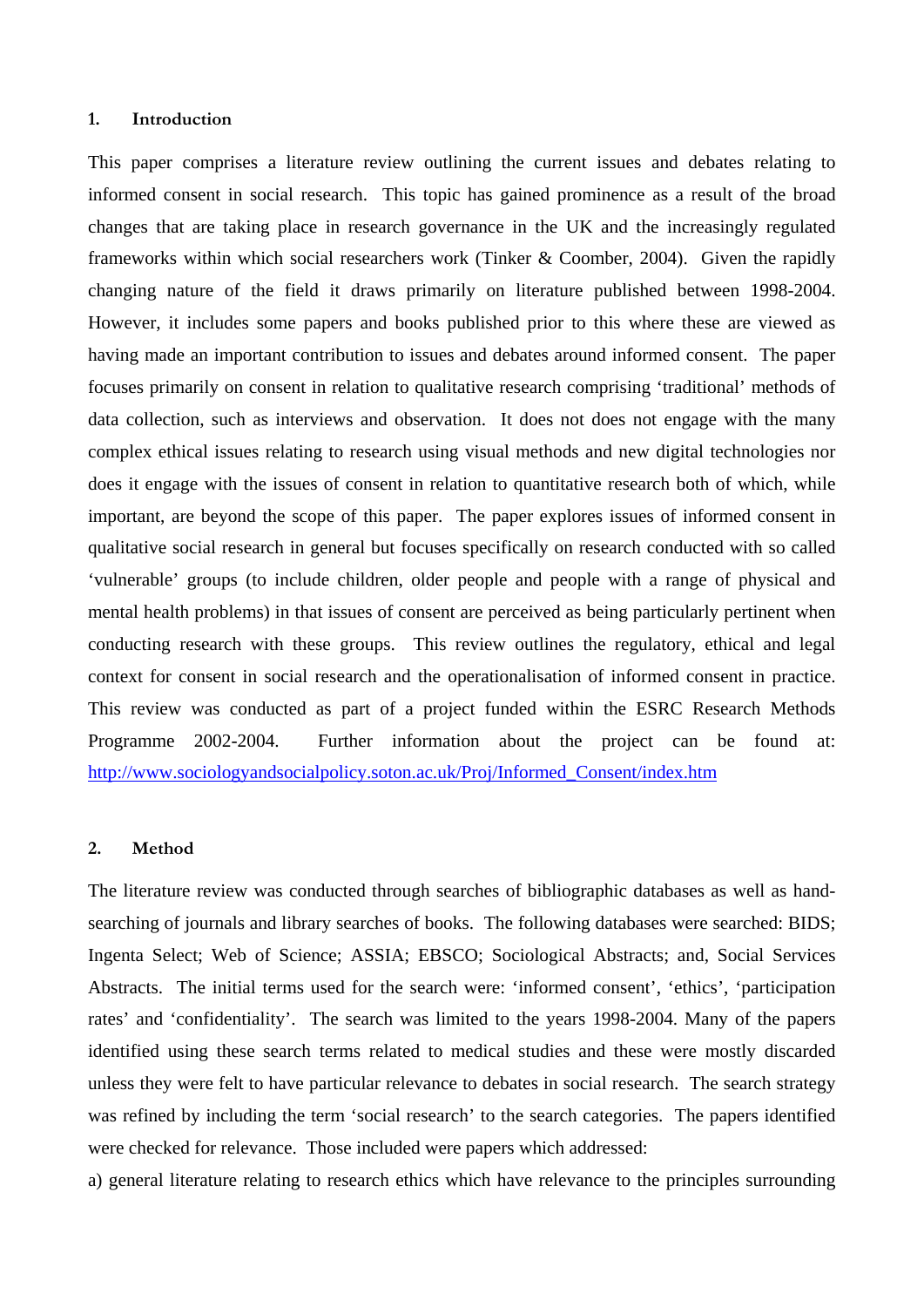consent;

b) general literature on informed consent in social research;

c) papers relating to the six specific areas focused on in the study in relation to informed consent, these included both consent in relation to substantive projects as well as discussions of consent more generally;

d) papers relating to consent to medical research or treatment which have relevance for consent in social research.

The reference lists of key papers identified through this process were also checked for relevant references. Hand searching of key journals in health (Sociology of Health and Illness), youth (Journal of Youth Studies**)** and social research methods (International Journal of Social Research Methodology) was also conducted. Papers or books referred to by researcher-participants in the ESRC project on informed consent were also included in the review. Books on research ethics were identified through library searches and cross referencing papers. These included some of the key texts on this topic published prior to 1998. Research methods textbooks published from 1995 were also checked. We identified 107 references from this search strategy. An annotated bibliography of these references can be found at:

http://www.sociologyandsocialpolicy.soton.ac.uk/Proj/Informed\_Consent/index.htm

# **3. Ethical Context for Consent in Social Research: Approaches, Regulation and Frameworks**

# 3.1. Approaches to research ethics

There are a number of different approaches to research ethics. Social research ethics are closely aligned to medical research ethics (see Beauchamp & Childress, 2001). Frameworks for ethical medical research developed following the evidence of abuse experienced by human research 'subjects' during the Second World War and were enshrined first in the Nuremberg Code (1947) and later in the Helsinki Declaration (1964). Local Research Ethics Committees (LRECs) were formed in the UK in early 1968 (Institutional review Boards (IRBs) in the USA have a similar function although are backed up by Federal law unlike LRECs) to regulate medical research and to ensure adherence to these frameworks. However, there was evidence that research in both medical and social science contexts continued to be conducted in ways that did not respect individuals' rights (Milgram, 1963; Corrigan, 2003). More recently, the scandal at Alder Hey Hospital in Liverpool, where dead children's organs were retained for research without parental consent, has highlighted the extent of unethical research practice prompting the Department of Health to develop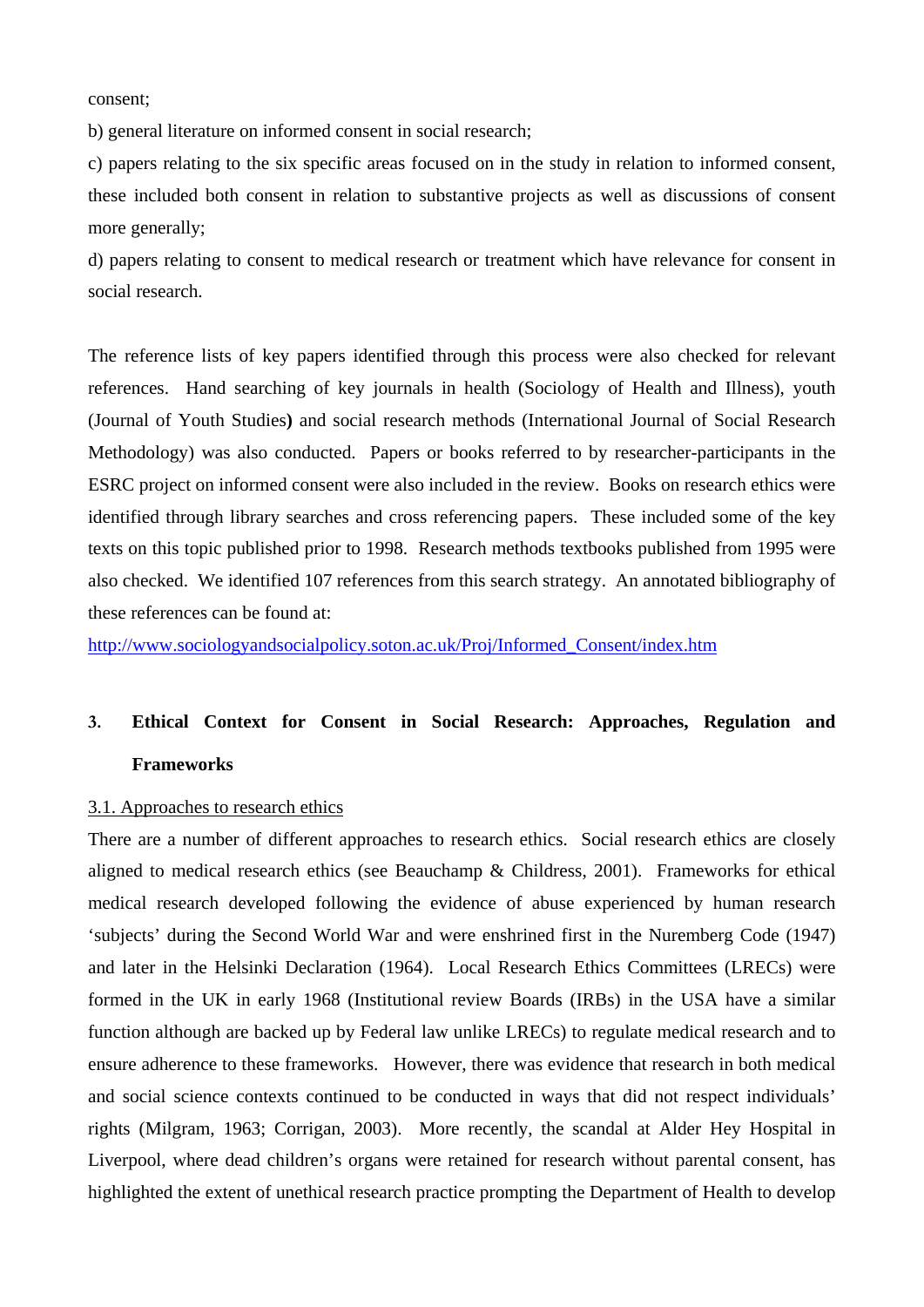the Research Governance Framework (Department of Health 2001). The framework brings together various guidelines and statutes to provide a coherent and ethical context for health research.

In medical and health related research, consequentionalist, rights-based approaches or principlebased (or deontological) approaches tend to be used in which ethical decisions are made on the basis of the consequences or outcomes of research participation, on the rights of individuals (see Alderson, 2004) or on the basis of moral principles (Beauchamp & Childress, 2001; Seymour & Skilbeck, 2002). Rights-based approaches involve respect for individuals, protection from harm and participation in research (Alderson, 2004). Principle-based approaches involve adherence to moral principles which can be outlined as follows:

- Autonomy: people must be free to make their own informed decisions about participation in research
- Non-maleficence: research must not inflict harm
- Beneficence: research should benefit others
- Justice: people must be treated equally within the research process.

Some social researchers have argued that these approaches do not necessarily translate well to social research, partly because the ethical dilemmas that arise in social research are context-specific (Punch, 1998; Swain et al, 1998; Small, 2001; Goodwin, et al, 2003). In addition, some social researchers argue that adhering to specific ethical rules in relation to research can affect the very issue that is being studied, such that it becomes impossible to conduct the research (Homan & Bulmer, 1982; Homan, 1991; Punch, 1998). This issue is particularly relevant to psychology experiments but is also relevant to research in sociology and anthropology, particularly ethnographic research. There is widespread debate about the basis for ethical decision making in social research, these include a commitment to participants' rights (e.g., the protection of privacy); a commitment to 'respect' for participants; a commitment to knowledge (or the right for others to know e.g., how specific organisations operate); a commitment to the promotion of respect for social science (i.e., to avoid 'spoiling the field'); and, protecting the researcher (e.g. from litigation) (see Alderson, 2004; Homan, 1991; Homan & Bulmer, 1982). Elements of all these approaches are enshrined in the professional guidelines for social researchers, such as those produced by the Social Research Association (www.the-sra.org.uk/Ethicals.htm), the British Sociological Association (BSA) (www.britsoc.co.uk/library/ethicsguidelines2002.doc), and the British Education Research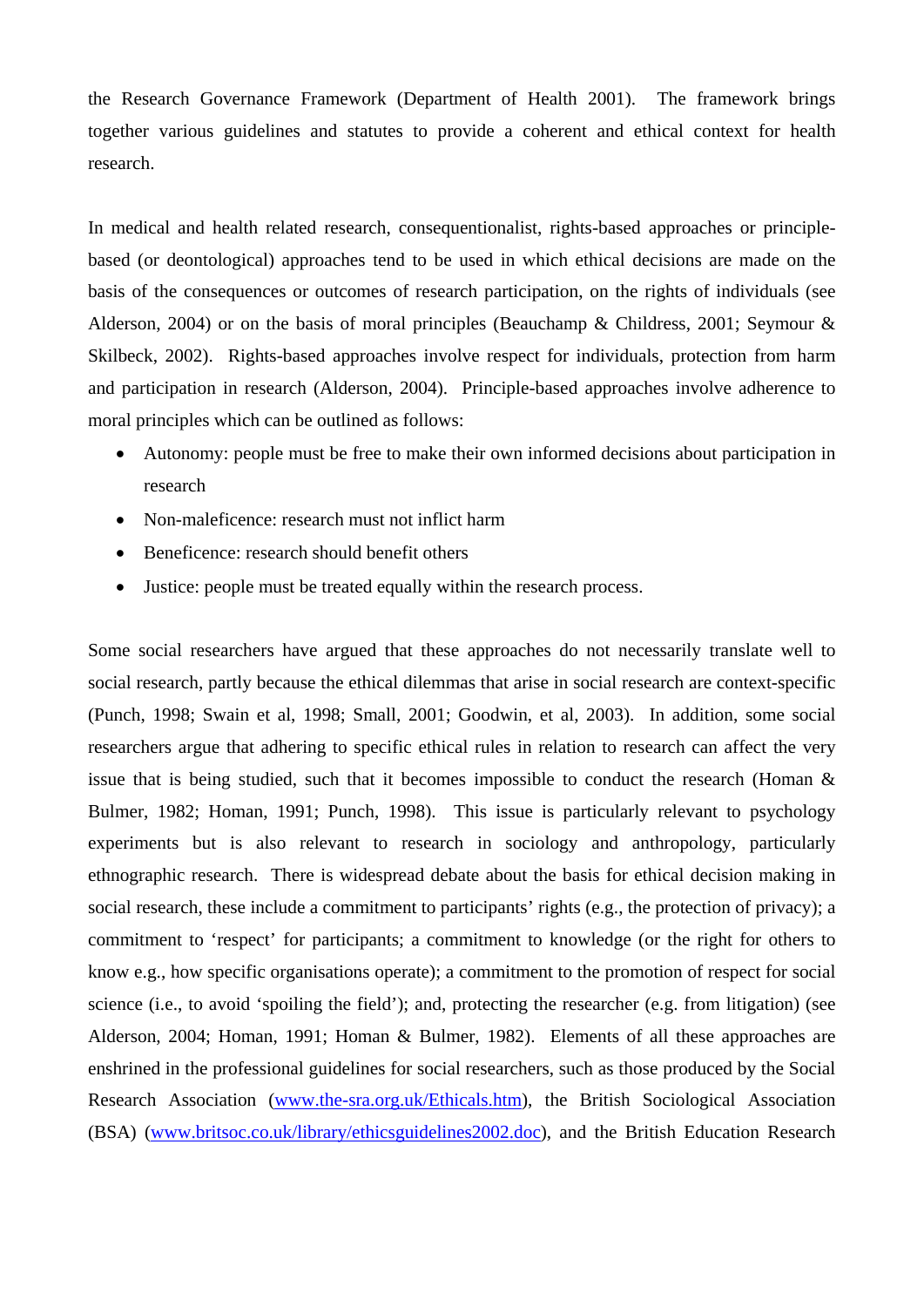Association (www.bera.ac.uk/publications/guides.php)<sup>5</sup>. One would expect social researchers to want to satisfy themselves and their colleagues or supervisors that they are adhering to these ethical guidelines. However, as Smyth and Williamson note (2004: 10), these guidelines operate primarily on a system of self regulation; membership of these organisations is voluntary and the guidelines are not enforceable. In addition, they are intentionally vague and leave researchers able to interpret them in ways that fit the needs of the specific research they are undertaking and their own orientation to research ethics. This allows social researchers to adopt a 'situational relativist' approach in which ethical decisions are made on the basis of the researcher's moral stance and issues applicable to individual research projects (Small, 2001; Goodwin et al, 2003). This point is noted in the BSA statement of ethical practice (2002):

'The Association encourages members to use the statement [of ethical practice] to help educate themselves and their colleagues to behave ethically. … [It] does not, therefore, provide a set of recipes for resolving ethical choices or dilemmas, but recognises that it will be necessary to make such choices on the basis of principles and values, and the (often conflicting) interests of those involved.' (BSA, 2002).

However, following the development of the Research Ethics Framework by the Economic and Social Research Council (ESRC), universities and other research organisations are putting processes in place to ensure that all research with 'human subjects' is subject to formal ethical review and this will inevitably impact on the freedom of researchers to make independent decisions on the ethical issues relating to their research (see www.esrc.ac.uk/esrccontent/ourresearch/research\_ethics\_framework.asp

This issue is discussed further in the section on regulation and ethical review.

# 3.2. The Legal Context

 $\overline{a}$ 

While social researchers are able to interpret ethical guidelines to meet the needs of their research project, researchers are, nevertheless, subject to legal frameworks and regulation that influence how research ethics, and more specifically issues of informed consent, are managed. This is particularly the case in some areas of research, such as in research with children and in health contexts. In terms of legal frameworks, Article 8 of The Human Rights Act 1998 and the Data Protection Act 1998 have relevance to consent in relation to all research (see Montgomery, 2003). The Human Rights Act protects the right to respect for private and family life and thus supports the need for

<sup>&</sup>lt;sup>5</sup> A list of guidelines for various professional and research organisations can be found at: http://www.sociologyandsocialpolicy.soton.ac.uk/Proj/Informed\_Consent/links.htm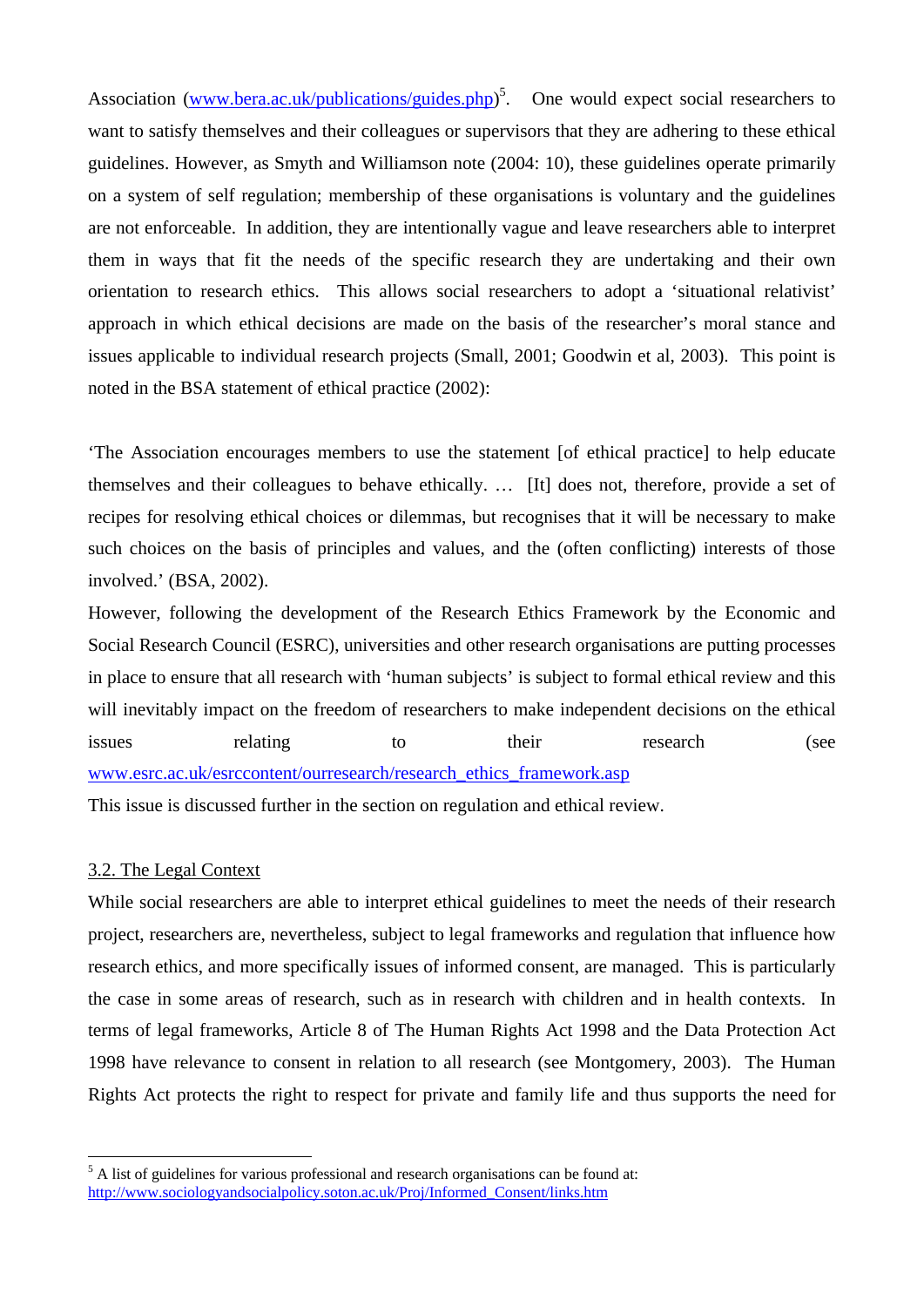consent to participate in research (Masson, 2004).In relation to the Data Protection Act (DPA), specific issues relating to consent concern the disclosure to researchers of data or information about potential participants, the need to ensure consent to individual's data except in very specific circumstances, the use to which data is put (i.e., that this should be limited to that for which consent has been sought) and the storage of data (see, Masson, 2004; for a detailed discussion of these issues within a health context see Montgomery, 2003). Guidance on the law in relation to the DPA can be found at:

www.informationcommissioner.gov.uk/eventual.aspx?id=34.

In relation to research with children, the law is complex and relates to the notion of 'competence' (see Allmark, 2002; Masson, 2004; Alderson & Morrow, 2004). In England, Wales and Northern Ireland, children under 16 are not *automatically* presumed to be legally competent to give consent. However, if a child can be judged to 'understand' what participation in research will involve (known as 'Gillick competence') then parental consent is not necessary. This is based on the assumption that a child who has 'sufficient understanding' can provide consent and that, under such circumstances, a parent has no right to override their child's wishes. Assessing children's competence is not straightforward; understandings of, and attitudes to, competence vary among researchers and assessments of competence are clearly dependent on the complexity and risks inherent in the research being conducted (see e.g., Ensign, 2003; McCarthy, 1999). Alderson notes that one way round these problems is to assume that school age children are competent and that the onus is then on parents who disagree to prove incompetence (Alderson, 1995**).** Masson (2004) argues that a researcher should not be at risk of legal proceedings brought by parents by involving an under 16 year old in social research without having sought parental permission, although a researcher would be at risk if a claim of harm was made by the child. Alderson and Morrow (2004) note that only a very controversial piece of research would be likely to reach the courts in which case the researcher would have been wise to seek parental consent in the first instance. No such cases have been brought against social researchers. The Children's Act (1989) has some relevance to informed consent in relation to research with children but this relates primarily to the limits of confidentiality if a child is identified as being in danger (see France, 2004). Again, there have been no cases brought against a researcher in relation to this.

Children over the age of 16 are deemed to be competent to give consent for themselves. However, consent from parents, guardians or other representative is generally necessary in relation to research with children and adults who lack the 'capacity' to give consent for themselves (this relates to people with mental health problems or learning disability who do not have the ability to understand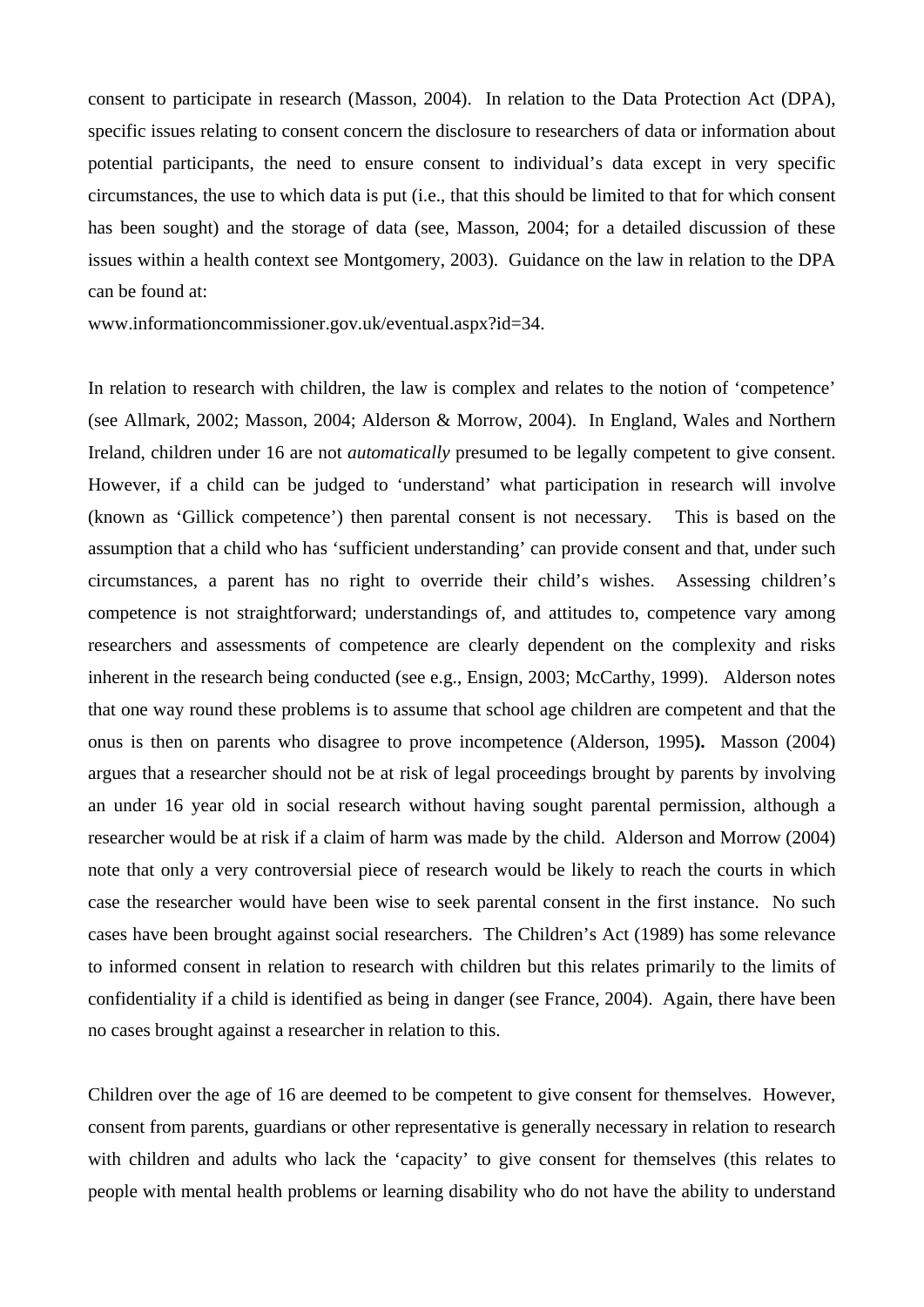fully what taking part in a specific research project would comprise or what the consequences of their involvement might be). It is noted that the courts have held that people with parental responsibility can consent to research on another individual's behalf as long as it is not against the individual's interests and imposes only a minimal burden (www.doh.gov.uk/consent). However, the lawfulness of research with 'incapacitated' children and adults has not be tested in the English courts and the Department of Health advise that research with these groups should not be considered if it is possible to carry out the research with people with capacity to give consent. The ways in which social researchers have engaged with and managed these issues within the legal context are varied and will be discussed further below.

#### 3.3. Regulation and ethical review

Researchers are subject to regulation from NHS or institutional Research Ethics Committees and these have a significant impact on the procedures researchers are able to adopt in relation to informed consent. All research involving NHS patients or staff or conducted on NHS premises have to be approved by a NHS Ethics Committee (see, www.corec.org.uk). The development of the Research Governance Framework has run parallel with changes in the management and organisation of NHS Research Ethics Committees. These changes have resulted in a more bureaucratic system of ethical approval with procedures that are onerous and time consuming and have been subject to much criticism from social researchers (see, for example, Truman, 2003; Ramcharan & Cutliffe, 2001) and medical researchers (Mayor, 2004; Jamrozik, 2004; Jones & Bamford, 2004). As a result of these criticisms an advisory committee has been formed and is due to report in March 2005 on how the system can be streamlined.

Social research in other fields is increasingly being subjected to ethical review from institutional Research Ethics Committees. Such committees have increased in number in recent years with a recent survey indicating that most universities are aware of the need for such Committees and are beginning to put processes in place to ensure the ethical scrutiny of research involving 'human subjects' (see Tinker & Coomber, 2004). It seems likely that such regulation will increase in the future and, while this prospect has been met with resistance by some social scientists (see, for example, Coomber, 2002), others have identified the advantages of regulation and urged social researchers to become involved in the process of their development (Williamson et al 2002; http://www.york.ac.uk/res/ref/index.htm). The ESRC are (at the time of writing) in the process of developing a Research Ethics Framework which will contain guidelines for ethical review (see: http://www.york.ac.uk/res/ref/documents.htm;

www.esrc.ac.uk/esrccontent/ourresearch/research\_ethics\_framework.asp). Ethical review is set to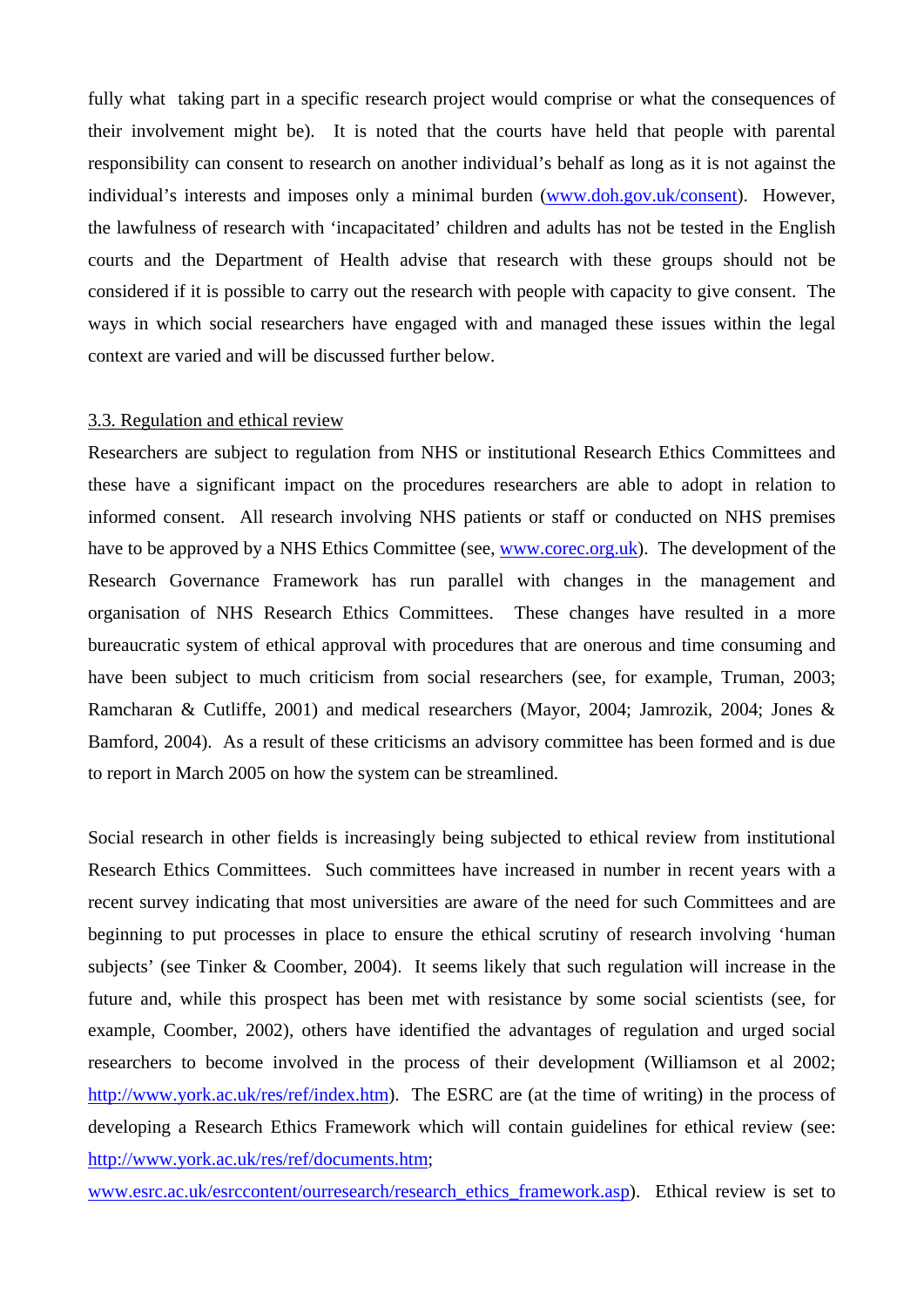become a requirement of funding bodies.

The ethical regulation of social research is in a state of flux with change occurring in response to a variety of institutional, legal, political and moral influences that are themselves evolving very rapidly. Researchers are advised to keep themselves updated on requirements for ethical review at their own institutions as well as the requirements set out by funding organisations.

## **4. Operationalising informed consent**

While at first glance informed consent appears a relatively straightforward issue involving the provision of appropriate information to enable people to make informed decisions about participation in a research project, a closer examination of the issues involved reveals that the process is far from straightforward (see Alderson & Goodey, 1998). Authors such as Homan (1991, 1992) argue that the notion of true informed consent, where study participants are given a full explanation and are able to reach a clear understanding of what participation involves, exists more in rhetoric than reality (see also, Domestic Violence Research Groups (DVRG), 2004). Homan notes a number of practical reasons why this might be the case, for example, the difficulties of explaining research fully in a way a participant can understand and the impossibility of knowing all the consequences of participating before a study has commenced. However Homan also argues that, because of the tension between the participant's right to refuse and the motivation of the researcher to achieve a high response rate, researchers use various strategies at their disposal (including providing less than full information and incentives to participate) to encourage participation. Homan's and Punch's (1985, 1998) work on informed consent raises some important issues that researchers can usefully consider when reflecting on their own information (and consent) processes.

Social researchers clearly have to balance a number of factors in managing issues of informed consent. They obviously have to comply with any legal frameworks and regulation (outlined above) but additionally they have to balance a range of sometimes competing interests, such as the aims of the research, what they consider to be the best interests of research participants and the interests of formal or informal gatekeepers. They also have to operationalise and be reflexive about issues of, 'information', 'consent' and 'competence'. The ways these issues can, and have been, managed are discussed below.

#### 4.1. Information provision: written information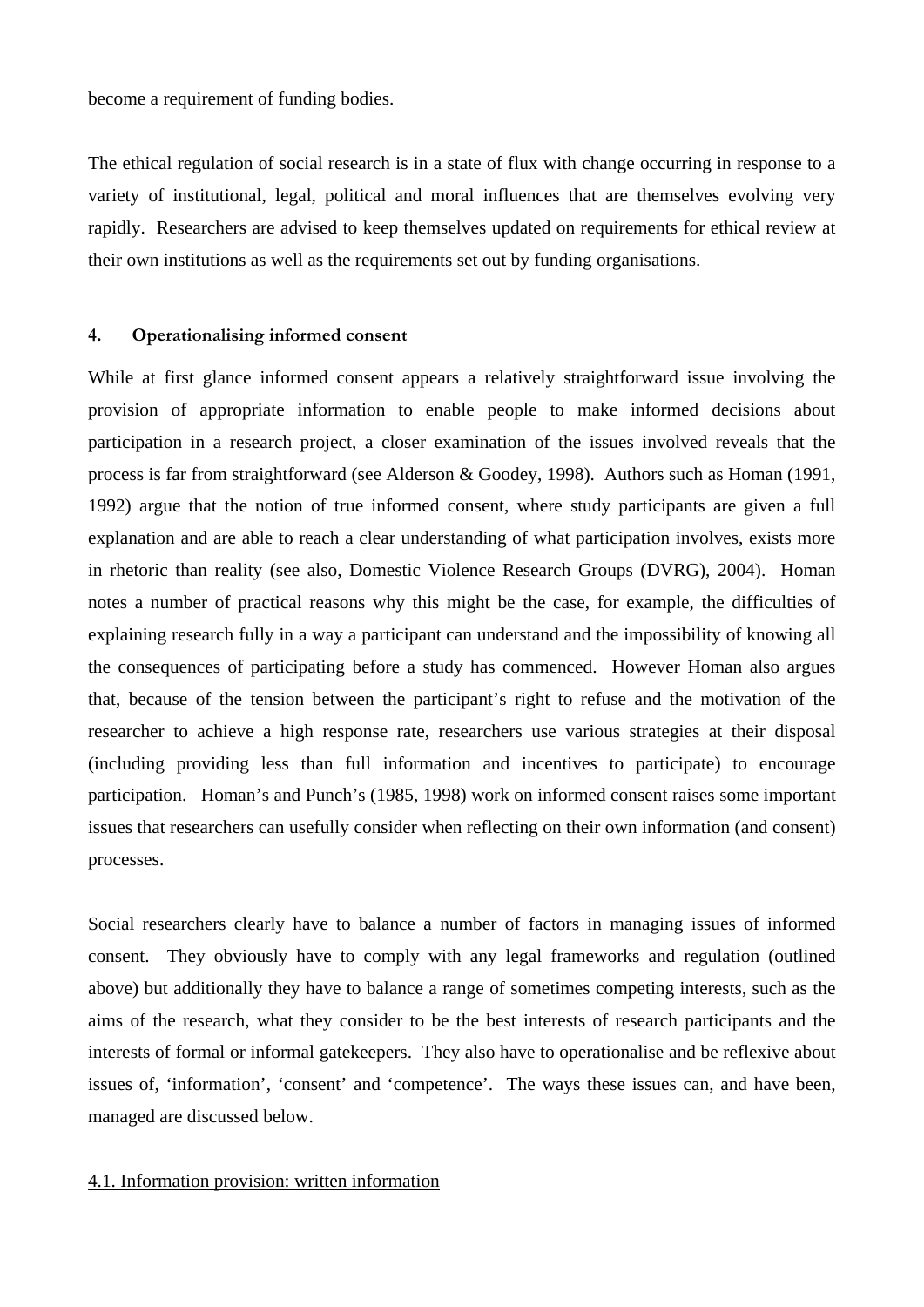Researchers need to negotiate a delicate balance in providing information. They clearly need to provide sufficient information to enable participants to make informed decisions about participation. Indeed, some would argue that information provision should extend to including information about the researcher, their views and the funding of the research (Scraton, 2004; Wilkinson, 2001). However, as Harris and Dyson (2001) and Homan (1991) note, researchers also need to avoid providing information in such a way that it might put people off participating.

Decisions about the styles and means of information provision have an impact on the type of people likely to agree to participate. There is some research from psychology which has illustrated the ways different methods of information provision impact on peoples' understandings (Kent, 1996) which in turn may impact on their willingness to participate (Pokorny et al, 2001; Edwards et al, 1998). Information provision generally comprises written information in conjunction with, or followed by, oral information. The importance of not overwhelming study participants with information and making information sheets friendly and attractive has been noted (Alderson, 2004). This involves researchers paying attention to the layout, colour, size of text, type of language used and the inclusion of graphics. The need to avoid information sheets that look too official has also been noted, although various forms of ethical regulation appear to be constraining researchers' ability to do this, especially in health care settings (Truman, 2003). 'Official' information sheets that labour the point about confidentiality or the possible distress that might arise from participating are viewed as likely to make research participants reluctant to participate or, in medical settings or research with 'dependent' groups, to encourage relatives or care workers to refuse participation on their behalf (Wiles et al, 2004).

For studies wanting to recruit 'hard to reach' or socially excluded groups the style and means of information provision is particularly important and the importance of working closely with the communities from which researchers want to recruit study participants has been identified as crucial (Ensign, 2003; http://www.ccsr.ac.uk/methods/projects/posters/emmel.shtml). This is also an important issue for researchers working with so called 'vulnerable' groups where innovative ways may need to be identified to ensure potential study participants can truly understand what participating in a study might involve. Childhood researchers and researchers working with people with learning disabilities, for example, have demonstrated the importance of keeping written information to a minimum and incorporating pictures and graphics into the information they provide (see e.g., Connors and Stalker, 2003; Alderson, 2004). Researchers have also experimented with a range of ways of providing information to meet these needs including the use of photos, video and computers (Dunn et al, 2001).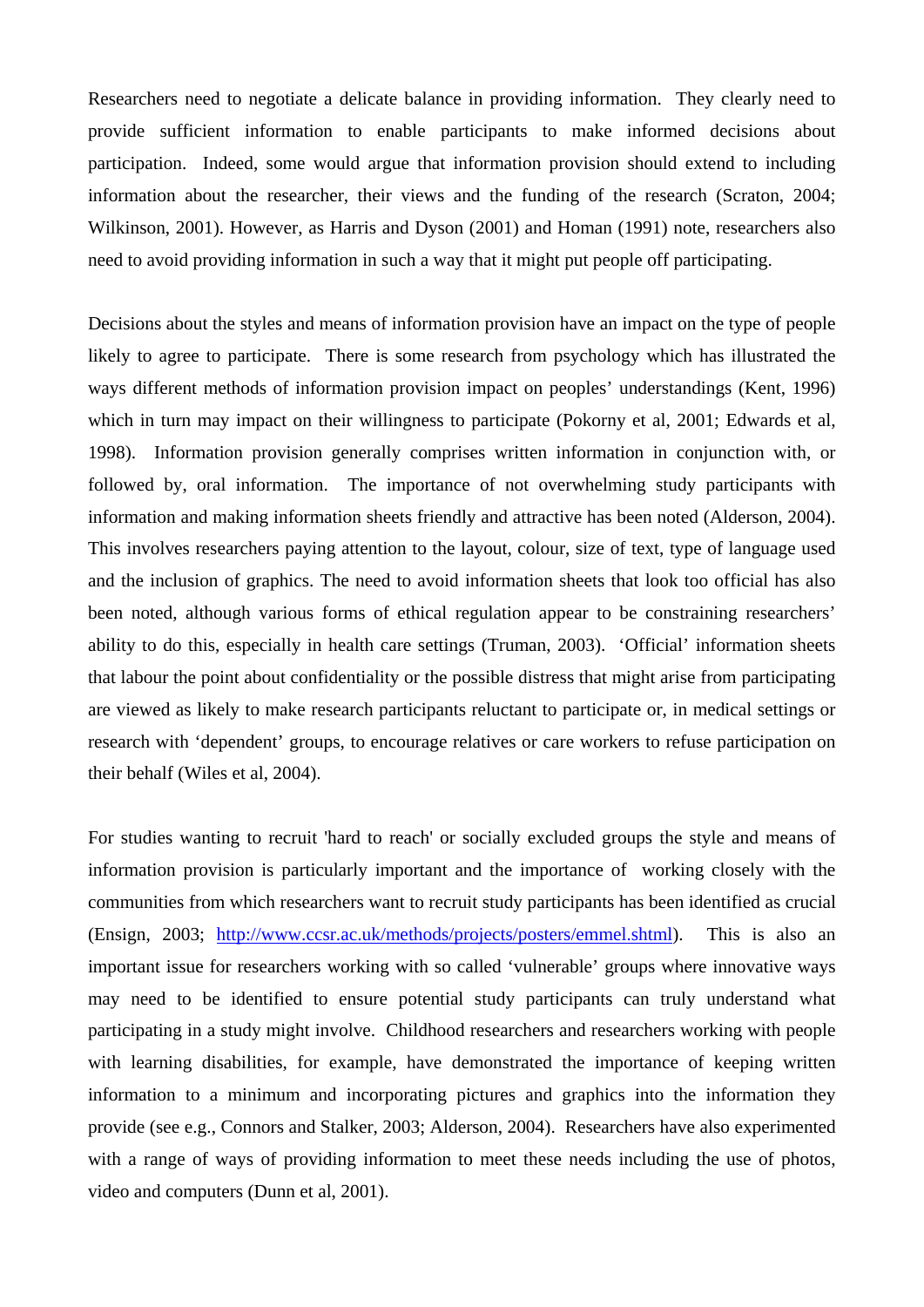In some areas and types of research (e.g., some youth or criminology research) oral information only may be provided (Coomber, 2002; Ensign, 2003). This occurs in cases when the formality of written information is viewed as inappropriate to a particular group (for example, research relating to illegal activities) or because the setting is not one that is conducive to potential participants reading written information (for example, research with young people taking place in a club setting).

Some researchers have noted that they need to be cautious in relation to minimising the amount of information they give. Study participants are often very keen to take part in research because of an interest in the topic, because they don't want to appear unco-operative by saying 'no' or because they are unaware of any risks that participation might involve (Goodenough et al, 2004). In these cases, study participants often disregard researchers' explanations of what the research will involve or are reluctant to take the time to read information sheets (Wiles et al, 2004).

The important message emerging from work in this area is that it is crucial that researchers understand the information needs of the group that they want to research and that they use this knowledge to provide information in a way that will enable potential study participants to understand what participation will involve. Most social researchers, especially those working in the area of childhood research but also those working with other 'vulnerable' groups, note that such research does not necessarily raise unique methodological and ethical obstacles (Casarett, 2003; Harden et al, 2000; Morrow & Richards, 1999). Most social researchers view it as possible and preferable, where they are not prevented from doing so by gatekeepers, to provide information in appropriate ways that enable potential study participants to understand what participation will involve whatever their level of 'capacity'(Alderson & Morrow, 2004; Alderson, 2004; Cameron, 2004; Goodenough et al, 2004; Fisher, 2003; Christiansen and Prout, 2002; David et al, 2001; Casarett and Karlawish, 2000; Edwards & Alldred, 1999; Rodgers, 1999). These researchers have noted that it is their responsibility to identify ways of enabling people of varying ages and abilities to consent to participate in research by providing information that is appropriate to individuals and checking that such information has been understood. For some researchers this involves developing partnerships with potential participants to ensure that their views are respected (Alderson, 2004; Thomas & O'Kane, 1998). In order to achieve this some researchers have worked closely with peer researchers (children or services users) to help ensure they are providing information in appropriate ways (see Jones, 2004; Tarleton et al, 2004).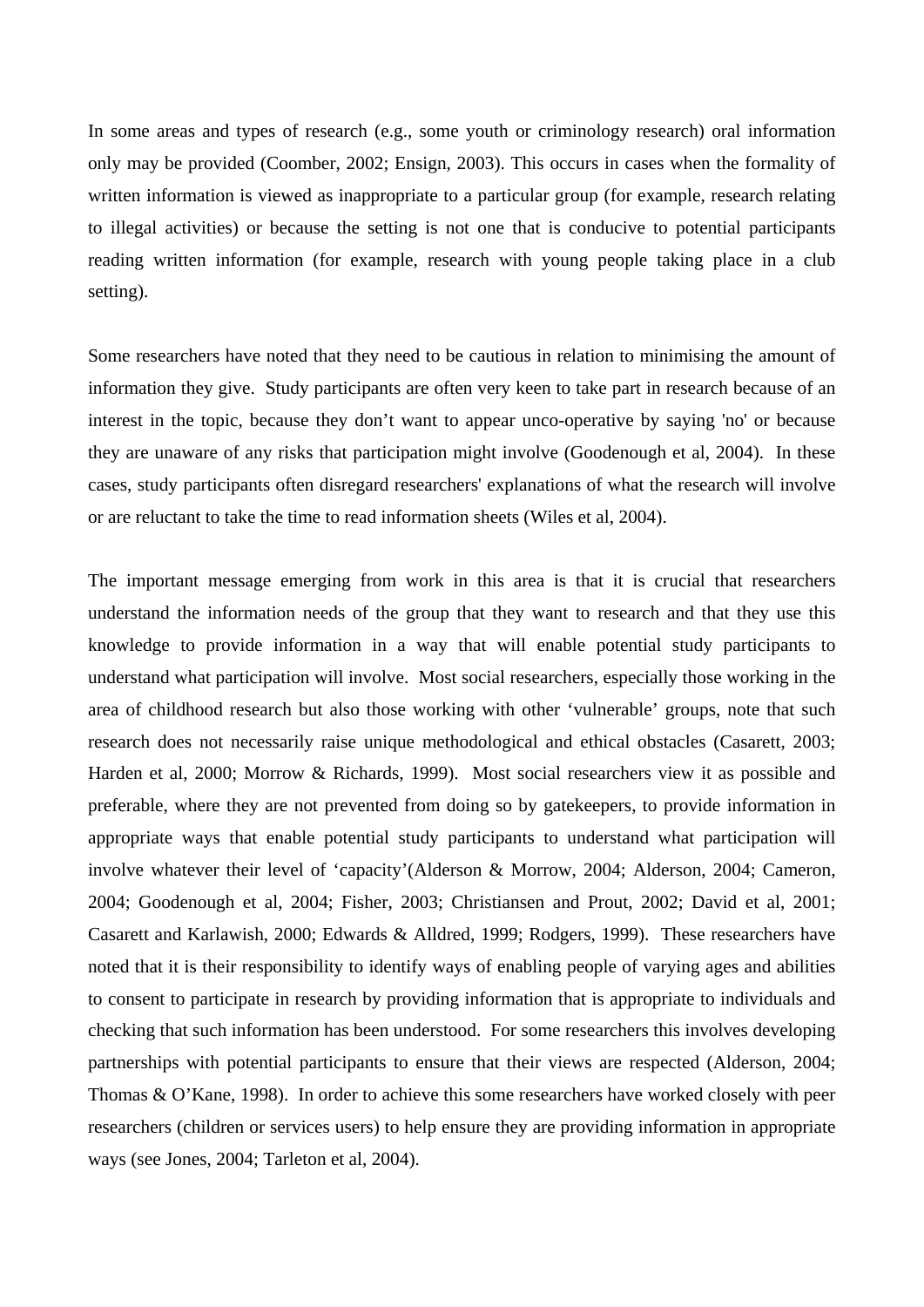#### 4.2. Withholding information

In observational and ethnographic research, information may intentionally or unintentionally not be provided to all study participants (Mulhall, 2003; Punch, 1998). In some observational studies it is not possible to inform all participants that they are being observed, for example, if observation is being conducted in a pub or a street it is not possible to provide information to all people who might enter the area. In other research contexts, such as on a hospital ward or in a residential home, researchers may inform patients or residents and staff that observation is taking place and may put up posters to inform people of this, but other people may enter the research 'field' who have not been made aware of this. Some researchers have argued that it is not always appropriate to provide information (and seek consent) for participation in that once people know they are being observed their behaviour is likely to change (Homan & Bulmer, 1982). Many studies in psychology follow this model, although often researchers provide information about participation but not about the *actual* focus of the research (see, e.g., Millgram, 1963; for a more contemporary example, see Berger et al, 1998).

Some researchers take a more radical stance and have argued that withholding information and consent from participants in some research contexts is appropriate because it is the only way that some areas of social life, institutions or organisations can be exposed and it is in the public interest that such exposure occurs. Typical examples of this type of research are studies of football hooligans, of neo-nazi groups or of corporate activities (Scraton, 2004). There is considerable debate in the social science literature about the ethics of covert research (i.e., research that is conducted among groups where some, or all, participants are not aware they are taking part in a research study). Proponents of covert methods have argued that covert research is not necessarily harmful to participants and that so-called 'open' research often uses procedures based on various levels of deceit (see Homan, 1991). However, the criticisms of covert research are extensive and it is argued that covert methods are generally not necessary in that the same objectives can be achieved by open methods, that the use of covert methods are a betrayal of trust, that it 'spoils the field' for other researchers and brings all social science into disrepute (Herrera, 1999; Punch, 1985; 1998; Homan & Bulmer, 1982; Dingwall, 1980). Increasing levels of research governance severely restrict researchers' ability to conduct covert research or indeed to provide only oral information without signed consent. This is a concern for many researchers (Scraton, 2004; Coomber, 2002).

#### 4.3. When to provide information

A further difficulty for researchers concerns when to give information (and when to seek consent). One of the central difficulties in relation to the provision of information is that, in qualitative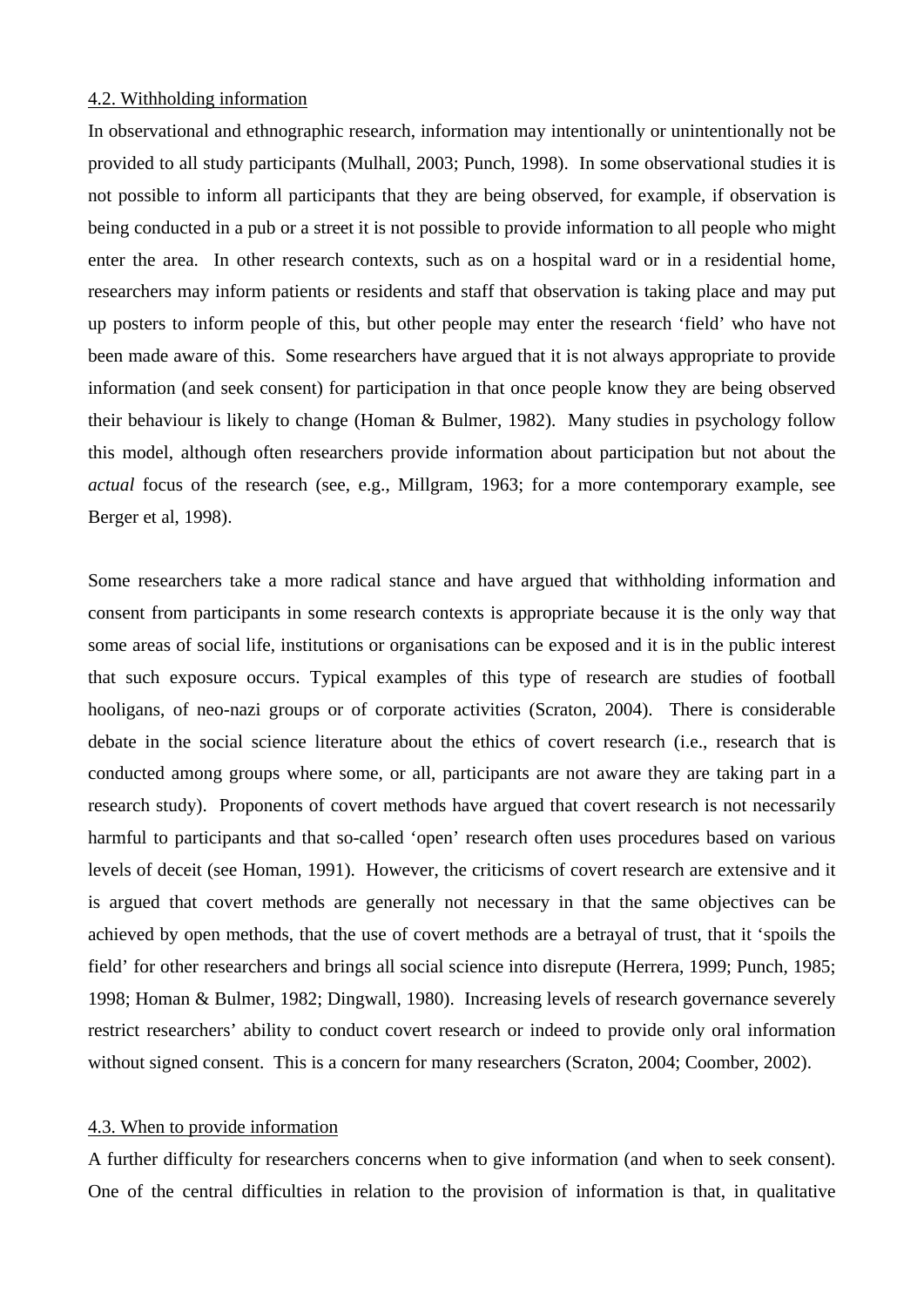research, the specific focus and outcomes of a research study and perhaps even the specific phases of data collection, are often not known at the start of a study. So, at the outset of a study, a general research focus and research question or set of research questions will generally have been designed but the number of study participants, the number of interviews to be carried out with each individual and the specific direction the research will take is often dependent on the data collected and the emerging analysis. This is particularly the case for ethnographic research. To provide information and gain consent from people to participate at the beginning of a study is viewed as inappropriate because people can not know to what they are consenting.

These issues have been outlined at some length by Lawton (2001) in relation to her ethnographic research in a hospice. Lawton (2001) found that, due to changes in patients' conditions, they were not always able to state whether they still wanted to participate or not. Others had problems remembering that she was a researcher. She had to strike a balance between informing the patients but at the same time respecting that they did not need to be pestered regarding the project. It was for this reason that overt participant observation was used because it was deemed to be the less intrusive way of gathering the data. Grinyer (2001) also points out that the boundaries between overt and covert research can sometimes become blurred. These difficulties have led researchers such as Lawton (see also Goodenough et al, 2004; Cameron et al, 2004; Cutliffe & Ramcharan, 2002; Miller & Bell, 2002; Reid et al, 2001; Smythe & Murray, 2000) to argue for information provision (and consent) to be seen as a process rather than a one-off event. It has been argued that researchers should provide information and seek consent each time they collect data from a study participant to ensure that they are aware that data are being collected and that they are willing to continue participating in the study. However, the process whereby this can be achieved may be difficult and it has been noted that participants may get fed up with being repeatedly asked if they want to continue to participate (Lawton, 2001). This again reiterates the importance of researchers balancing the need to provide adequate information in an appropriate way but at the same time ensuring the information provided does not put people off participating.

#### 4.4. The use of 'incentives'

Some researchers (and research organisations) offer financial or material 'rewards' to study participants who take part in their studies (see e.g., Wright, Waters & Nicholls, 2004; Tarleton et al, 2004) and where this occurs such information is generally included in the information provided to study participants. These might be seen as incentives or inducements and to comprise a form of coercion that impacts on the voluntary nature of research participation (see Homan, 1991). There is little consensus about the appropriateness of payments or other rewards being offered to research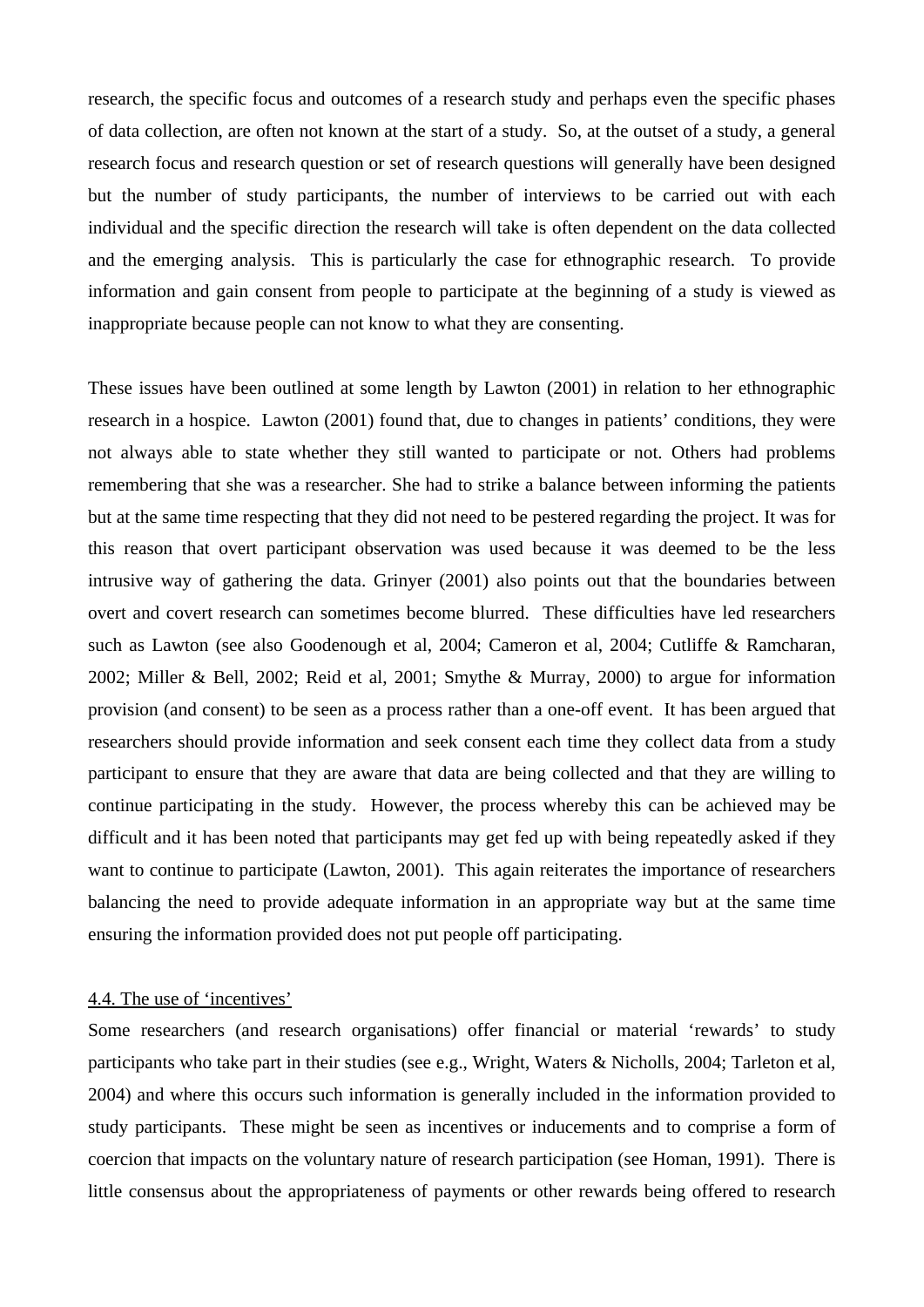participants. Some researchers view it as important that all people should be paid for their time and effort while others consider that this might encourage potentially vulnerable people to participate for the wrong reasons (Wright et al, 2004; Ensign, 2003). The situation is particularly difficult when participants are people from impoverished groups or where participation might mean participants were 'out of pocket' in some way (Smyth, 2004; Ensign, 2003). One way some researchers manage this is by not informing people that they will be paid and to give payment as a thank you after the individual has participated in the research. Of course, the difficulty with this is that it is not possible to keep this a surprise for long as word soon gets round, especially in specific communities. Incentives aren't necessarily confined to money or gifts and some research projects may provide other incentives, rewards or compensations for time and effort, such as food (Smyth, 2004). One might argue that focus group research that typically provides lunch or refreshments on attendance is using a form of inducement (Truman, 2003).

#### 4.5. Consent: to sign or not to sign?

The provision of information links closely to the gaining consent from study participants. There are several issues that researchers have to address in ensuring people have had the opportunity to consider whether or not they want to participate in a study. Giving people sufficient time to consider whether or not they want to participate is viewed as important. This issue has been raised particularly by researchers working in NHS and social care settings where such procedures are part of everyday clinical and research practice. Indeed NHS ethics committees generally expect people to be given at least 24 hours to consider whether or not they want to take part in a research study (see, www.corec.org.uk).

Views about the importance of gaining a signature as evidence of consent are varied. There is an increasing expectation that researchers will gain *signed* consent from research participants and many researchers view it as important that study participants actively 'opt in' to research studies by signing consent forms. The advantages of using signed consent forms are seen to be that they increase the likelihood that participants understand what participation will involve and what their rights are in relation to participation and issues of confidentiality and anonymity. Furthermore, signed consent forms are seen to protect the researcher from later accusations from study participants (see Coomber, 2002 for a discussion of these issues).

However, while a signature may be viewed as important to safeguard participants and researchers, on the other hand asking for a signature might be problematic in research in some contexts, particularly in relation to research that relates to socially unacceptable or deviant behaviour or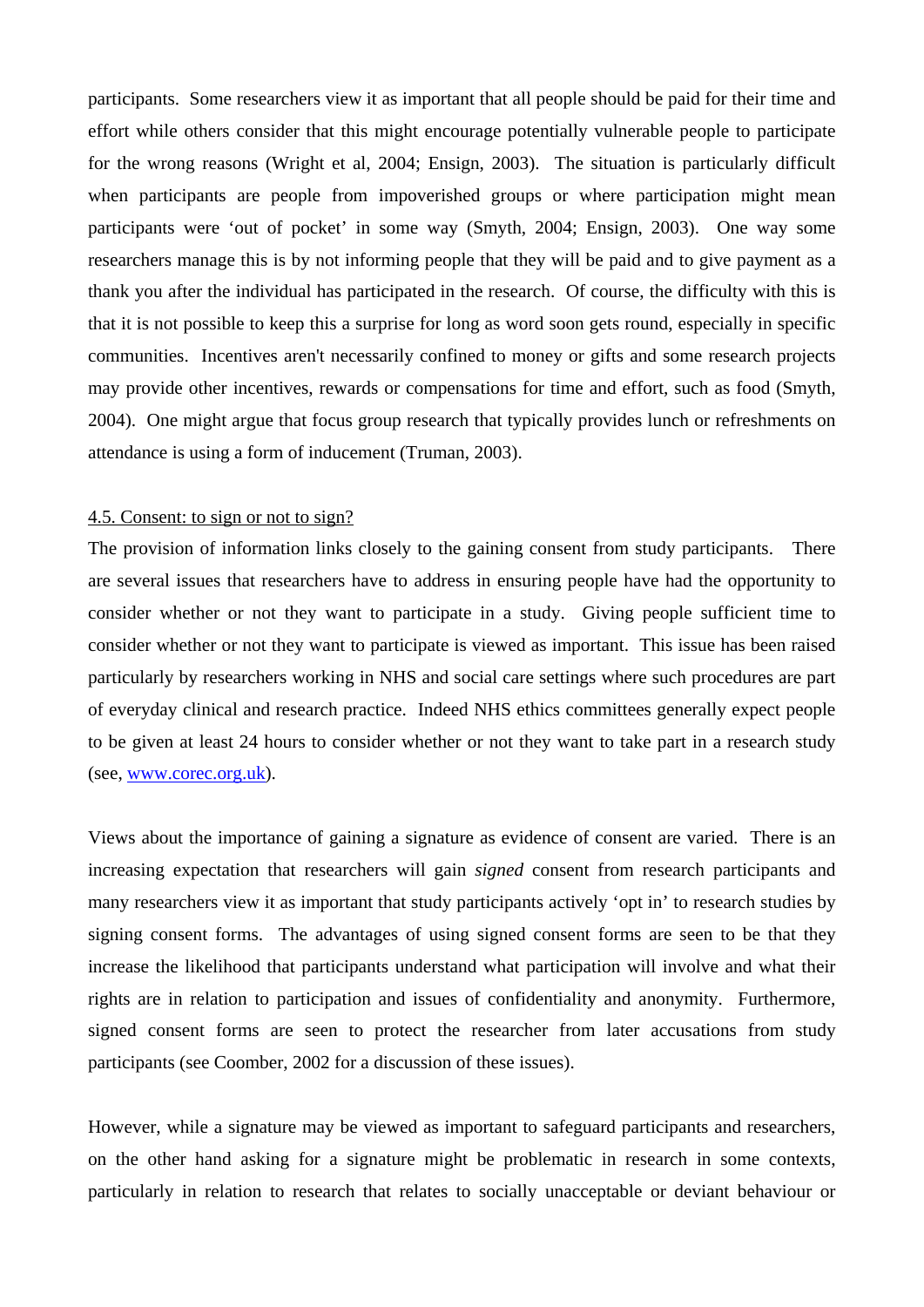where participants need protection (see Ensign, 2003). Additionally the need to obtain a signature in other contexts might be problematic in that it makes the process a formal one and it is feared that this might be seen as offputting for some people and there are the additional problems of how to manage signed consent with people who are illiterate or have language or communication problems (The Domestic Violence Research Group (DVRG), 2004). This is a particular issues for researchers working with people with learning disability and researchers have developed a range of ways of obtaining consent without the use of signatures (Rodgers, 1999), such as the use of tape recorded consent, providing marks on a consent form or holding up red or green cards to indicate yes or no.

Researchers such as Coomber (2002) and the DVRG (2004) have noted that the use of signed consent forms may compromise issues of confidentiality and anonymity which are important issues where participants are in need of protection. Participants may fear that signed consent forms may make the information they provide traceable to them which may put them at risk of physical harm (in the context of research topics such as domestic violence) or vulnerable to potential investigation and prosecution by the criminal justice system (in the case of illegal activities). Coomber (2002) has noted that individuals may want to protect their identities from the researcher and expecting them to divulge it runs counter to other ethical principles. He notes that individuals involved in illegal activities who are asked to sign consent forms are unlikely to want to participate in research and, if they do so, they are likely to give a false name, thereby making the process meaningless. Furthermore, that signed consent forms are not in the interests of researchers as they may force them to be complicit in the prosecution of research participants which would contravene researchers' responsibility to their participants.

#### 4.6. Proxy consent

Proxy consent is sometimes used in research with 'vulnerable' groups who are viewed as lacking the capability or 'competence' to understand what participating in a study will involve and so are unable to provide informed consent for themselves. Studies where proxy consent has been used involve research with young children, with mental health service-users, with people with learning disabilities and with older, infirm people (see, Cameron et al, 2004; Goodenough et al, 2004). People providing proxy consent are generally relatives or caregivers of the individual. Consent from proxies may be used to examine an individual's records, for observation or, perhaps less usually, for interviews. Many researchers view proxy consent as inappropriate and to be avoided wherever possible. Certainly, ethical review committees would want a strong justification for the use of proxy consent. As noted above, many researchers hold the view that it is generally possible to explain a study in ways that someone can understand whatever (within reason) their level of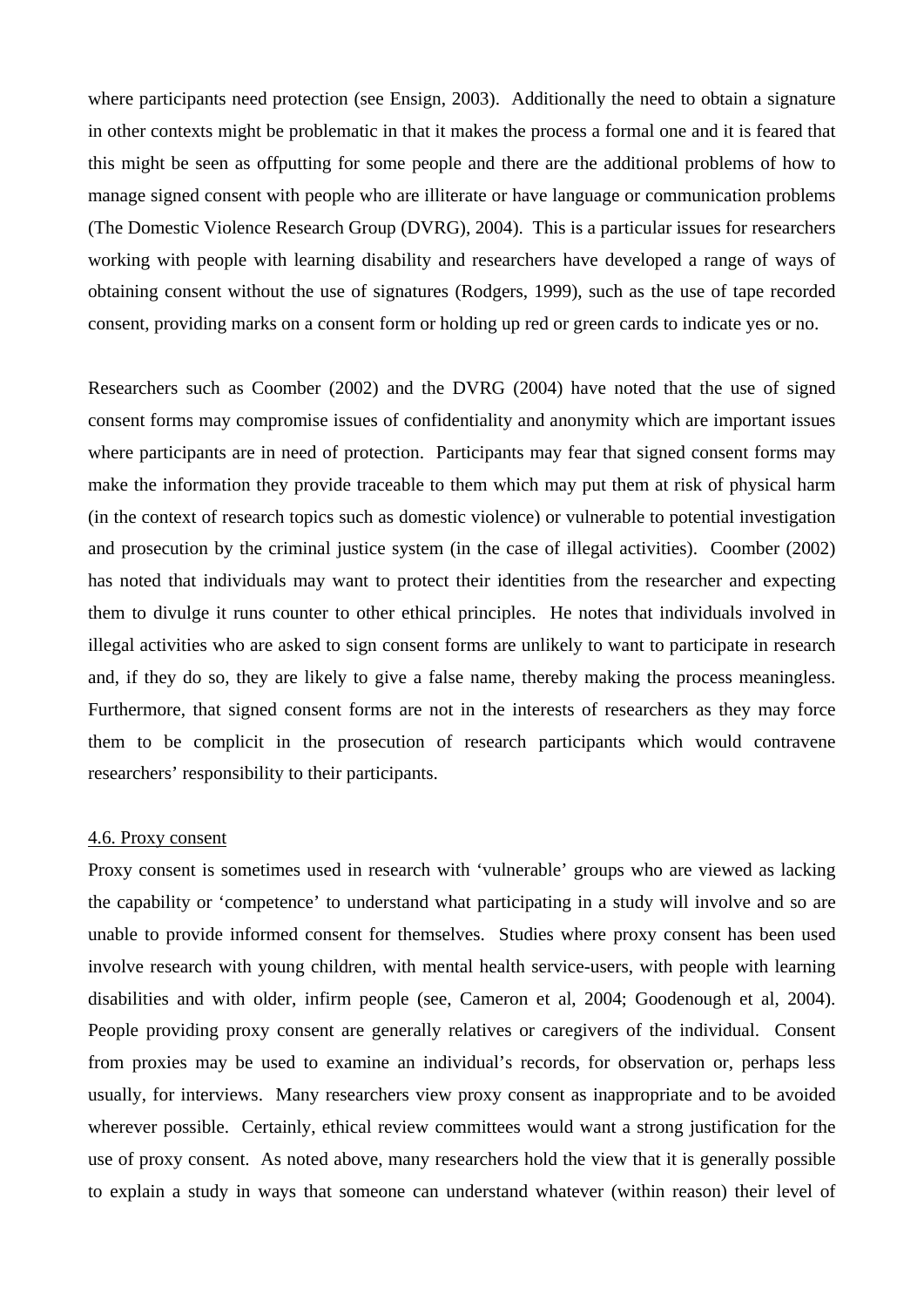'competence'. If this is not possible, including an individual in a study raises significant ethical concerns and needs a strong justification.

#### 4.7. Wider consent

Consent is not necessarily confined to consent to data collection at the time which this takes place. Some researchers, particularly those working in participatory paradigms view it as appropriate to send transcripts to study participants so that they can check that they are happy for what they said in the interview to be included in the study (Smyth, 2004). Researchers working in this style are generally happy for participants to amend transcripts. Others object to this approach and view the transcript generated from research as belonging to the researcher who has collected the data and that once the data collection has been completed that the interviewee should have no say over how these data are used (Wiles et al, 2005). Some researchers also feel consent should extend to consent for the ways that the data collected are used, by for example, asking study participants' agreement for the way their data are presented in reports, publications or presentations (Smyth, 2004). The assumption that participants always want to be anonymised has also been questioned (Grinyer, 2002). Researchers conducting research with children and in palliative care contexts have found that participants often want their own names to be used and it has been noted that this is an issue that should be clarified at the consent stage. Similar issues have been identified in relation to the use of visual data, such as photographs (Heath & Cleaver, 2004). A further issue concerns consent to the archiving and re-use of data. The Qualidata archive provides a resource for archiving and reusing qualitative data sets<sup>6</sup>, however, specific signed consent from study participants must be obtained for this (see Thompson, 2003; Corti et al, 1995). Such consent should ideally be obtained after data collection so that the individual knows what their data will comprise and the issue of anonymity of participants needs to be agreed (Thompson, 2003).

# 4.8. Right to withdraw from research participation

Part of informed consent concerns giving people the right to withdraw from their participation in a study at any point. This implies the need for researchers to ensure that they have people's ongoing consent to participate in a study (as discussed above) and that they are sensitive to recognising participants' expressions of desire to opt out of a study. It is generally expected that information sheets and consent forms would state that participants have the right to withdraw from a study at any stage. However, researchers have noted that it is common, particularly for some groups, to be

 $\overline{a}$ 

<sup>&</sup>lt;sup>6</sup> See: www.esds.ac.uk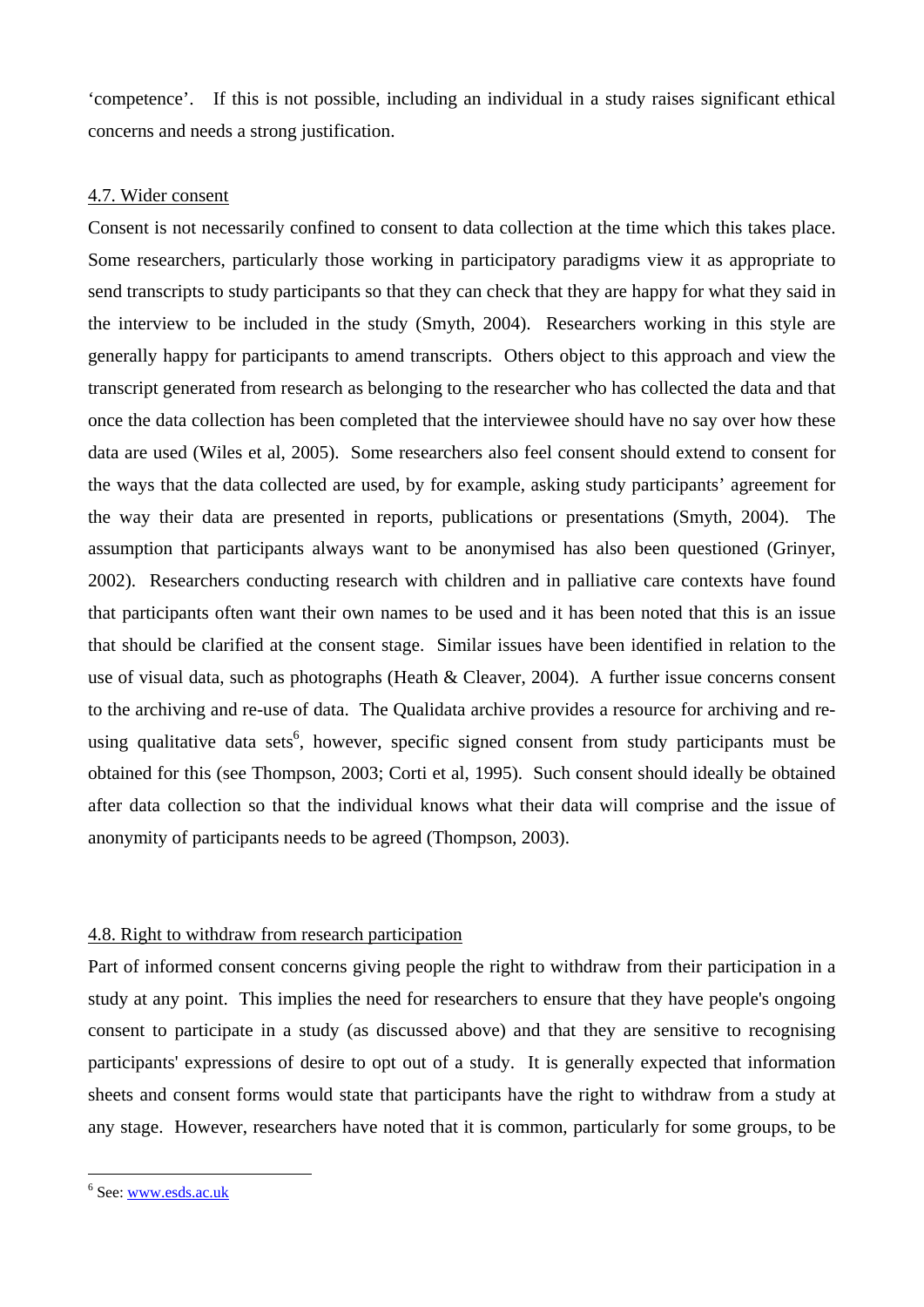reluctant to state they don't want to continue being involved with a project (Alderson, 2004). So, for example, children might find it difficult to tell an adult that they no longer want to participate in a study or that they don't want to answer a particular question. The same issue can apply to people in a range of contexts because of the power relations that can exist between the researcher and the researched or simply a lack of awareness that they can say no to something they have previously agreed to. It is noted that researchers need to be vigilant to participants' unspoken expressions of a reluctance to continue to participate during data collection, such as an apparent lack of interest or irritation with the data collection (Langston et al, 2004; Rodgers, 1999). In research with children and people with limited communication, some researchers have used 'stop' cards that participants can hold up if they don't want to answer a particular question or no longer want to participate (Wiles et al, 2004). If this type of method is to be used it is important that participants practice using it before the data collection proper commences.

#### 4.9. Consenting 'vulnerable' people: the role of gatekeepers

The ability of people, particularly children, young people and people with mental health or learning disabilities, to give informed consent is a widely debated issue and has been discussed above in the section on the legal context of consent and in the section on the provision of information. It has been noted that, where researchers have the freedom to provide information to potential 'vulnerable' study participants (primarily children and 'incapacitated' children or adults), they need to work closely with them in order to provide information in ways that they can understand. However, researchers frequently are not able to approach potential participants directly but have to negotiate access through a range of gatekeepers. In various areas of research where people are accessed through organisational settings, such as schools, the NHS and social care settings, access has to be negotiated through individuals or groups who manage these institutions and agreements that are reached through this process of negotiation determine the way that potential research participants will be approached and invited to participate (see Masson, 2004; Morrow, 1999; Stalker, 1998). There are various levels of gatekeepers in these contexts. They include professionals who run organisations through which people are accessed as well as service providers, care-givers, parents, relatives or guardians. These gatekeepers have no legal rights in respect of the person's decision to participate in research but generally control the places where people are accessed from and they may, in addition, have legal responsibility for an individual's well being in that setting (Masson, 2004). This means that they have the power to refuse permission for a researcher to recruit participants in a specific setting. Additionally, where approval is given, they have the power to determine the ways in which potential participants are informed about a study and the process of consent, which may influence potential participants' willingness to participate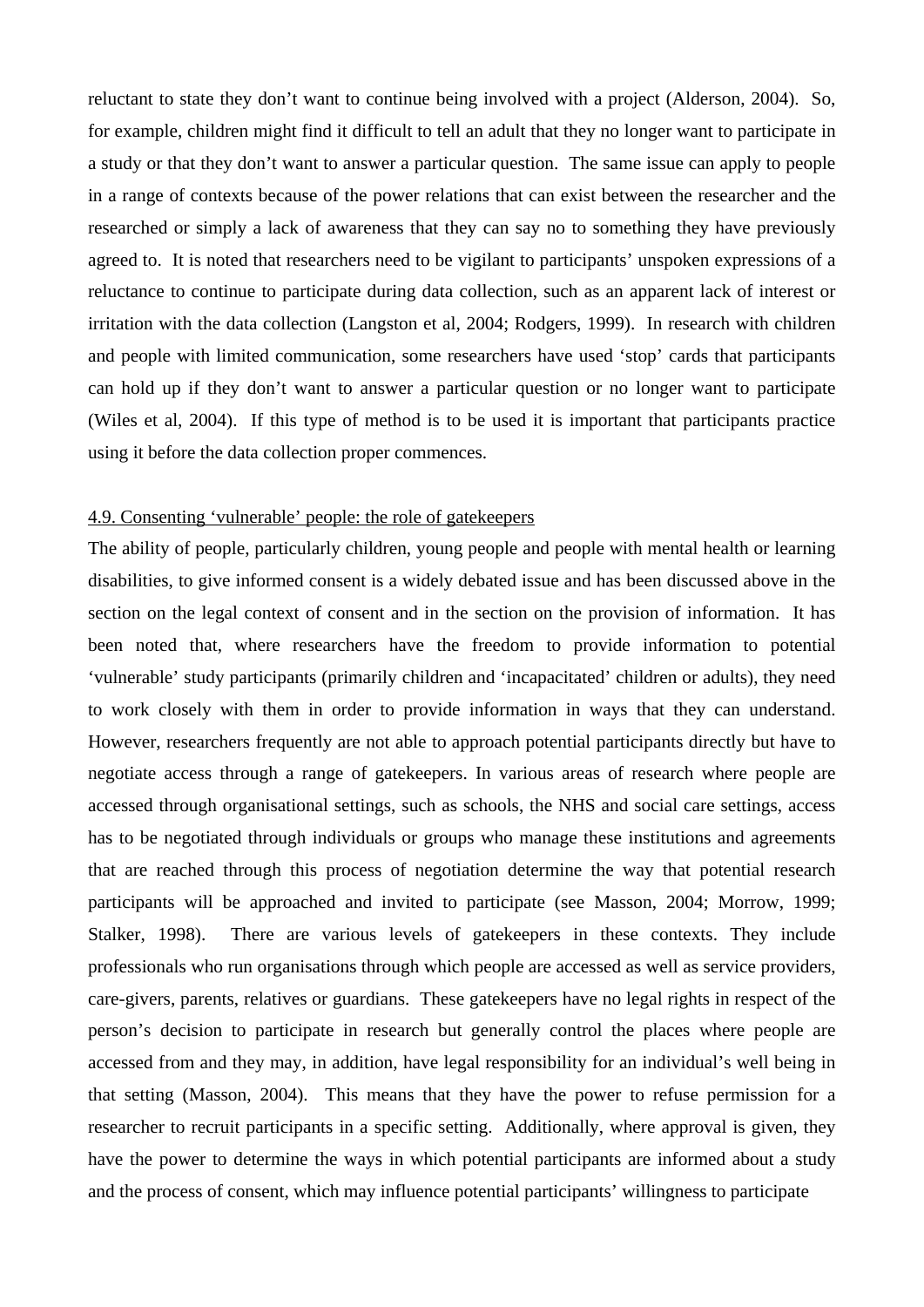Two specific problems have been identified in relation to gatekeepers and the consent of study participants. The first concerns an over-protectiveness of gatekeepers which may result in people being denied the opportunity to participate in research (Heath et al, 2005). The second concerns a failure of gatekeepers to provide opportunities for potential participants to exercise choice in participating in research (Miller and Bell, 2002). In relation to the first of these issues, some gatekeepers may deny access to researchers for a range of reasons, one of which may be an assumed lack of competency on the part of the potential research participant. Even where access is agreed the gatekeeper may seek consent from relatives alongside the consent of the individual concerned (especially in the case of children). This often means that even if the person wants to participate their wishes may be overridden by refusal from a relative (Heath et al, 2005). The issue of seeking parental consent in relation to research focusing on sensitive issues such as drug use and sexual behaviour is particularly problematic (Allen, 2002; Valentine et al, 2001). In most cases researchers are not in a position to influence an organisation's decision to deny access or to seek additional consent from relatives.

The second problem, that of a failure to allow potential study participants to exercise choice, often occurs in institutional settings, particularly, but not exclusively, in schools (Heath et al, 2005). In the school context, young people may be told they are participating by teaching staff and the research activity may become, or be perceived as part of overall class work (see David et al, 2001; Morrow, 1999) or researchers may not be given sufficient time to fully explain the study and give children the opportunity to decide whether or not they want to participate. It has been noted that in a range of institutional settings refusal to participate in any case can be a difficult thing to do (Miller and Bell, 2002). A variety of ways to manage the issue of 'assumed' consent have been identified in ways that do not reveal to gatekeepers that individuals are not actually participating in the research. These include respecting the rights of participants to remain silent in discussion groups, allowing participants to discuss what they want to in interviews and allowing them to not complete questionnaires (France, 2004; Edwards and Alldred, 1999).

#### **5. Conclusion**

Gaining informed consent from potential study participants is far from being a straightforward process. Researchers need to consider a broad range of issues in providing information to study participants and in obtaining consent. These include the format, style and timing of information provision and the form of consent that is appropriate. Consideration also needs to be given to the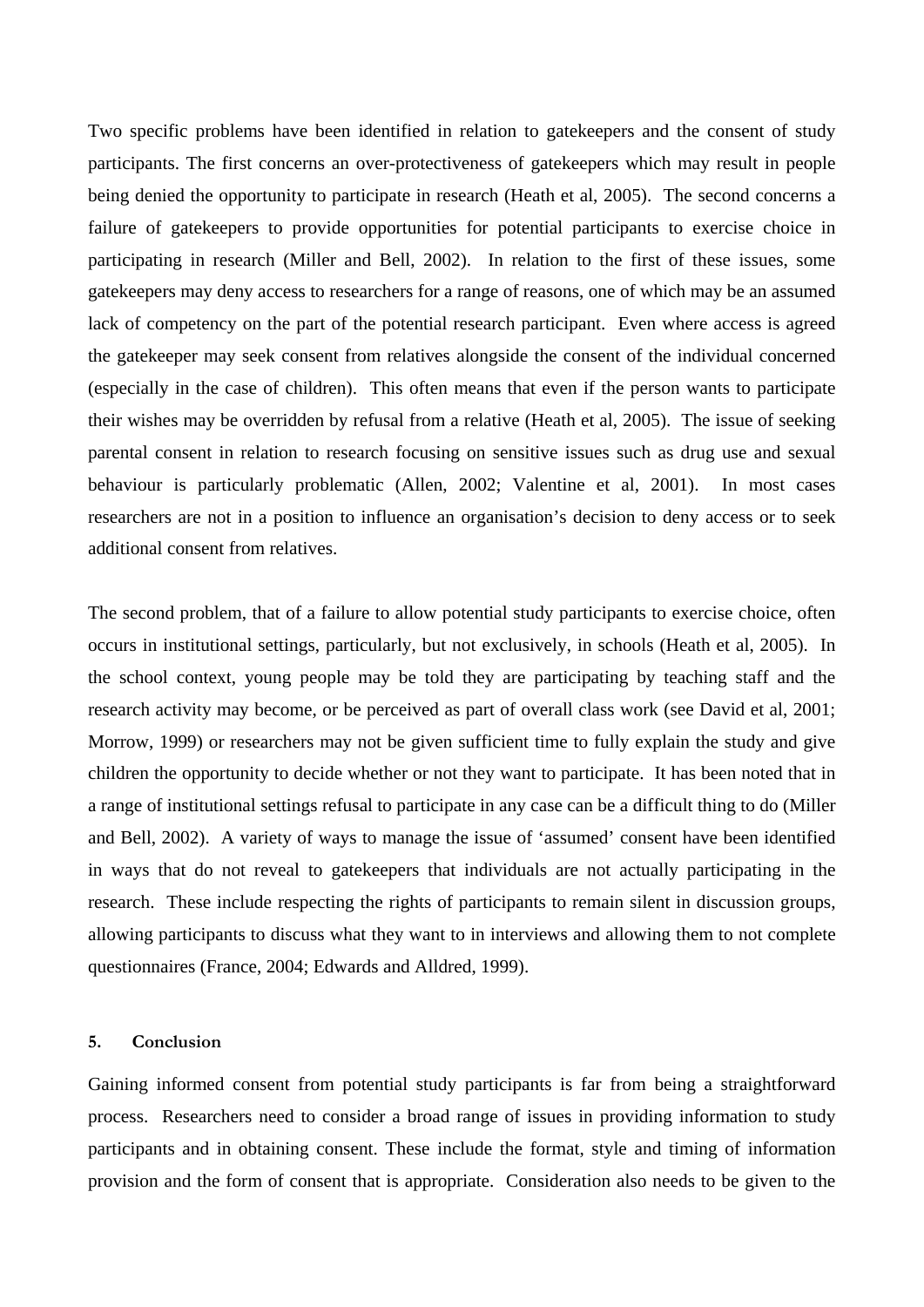level of consent and whether this should comprise something more than consent to data collection only. The context in which the research takes place and researchers' ethical orientation inevitably influences the approach researchers have to these issues. However, decisions about informed consent are increasingly driven by the legal, ethical and regulatory frameworks in which social research takes place. The rapid changes taking place in the ethical regulation of social research, which are occurring in response to a range of institutional, legal, political and moral influences, mean that this issue is likely to be subject to further change in the coming months and years.

#### **Acknowledgements**

The project upon which this paper is based, 'Informed consent and the research process', was funded by the UK's Economic and Social Research Council under the Research Methods Programme, Award no. H333250034.

#### **References**

Alderson, P. (1995) *Listening to Children: Children, Ethics and Social Research* Barkingside: Barnardos.

Alderson, P. (2004) Ethics. In: Fraser, S., Lewis, V., Ding, S., Kellett, M. & Robinson, C. (Eds.) *Doing Research with Children and Young People* London: Sage.

Alderson, P. & Goodey, C. (1998) Theories of consent *British Medical Journal* 317: 1313-1315

Alderson, P. & Morrow, V. (2004) *Ethics, Social Research and consulting with children and young people* Ilford: Barnardos.

Allen, D. (2002) Research involving vulnerable young people: a discussion of ethical and methodological concerns *Drugs: education, prevention and policy* 9,3: 275-283.

Allmark, P. (2002) The ethics of research with children. *Nurse Researcher.* December 2002.

Beauchamp, T. & Childress, J. (2001) *Principles of Biomedical Ethics* Oxford: Oxford University Press.

Berger, B., Ovren, D., Motl, R. & Parks, L. (1998) Relationship between expectation of psychological benefit and mood alteration in joggers *International Journal of Sports Psychology*  29,1: 1-16.

British Sociological Association (2002) *Statement of Ethical Practice for the British Sociological Association* 

www.britsoc.co.uk/library/ethicsguidelines2002.doc

Cameron, A., Lloyd, L., Kent, N. & Anderson, P. (2004) Reseaching end of life in old age: ethical challenges. In: Smyth, M. & Williamson, E. (eds.) *Researchers and their 'Subjects': Ethics, Power,*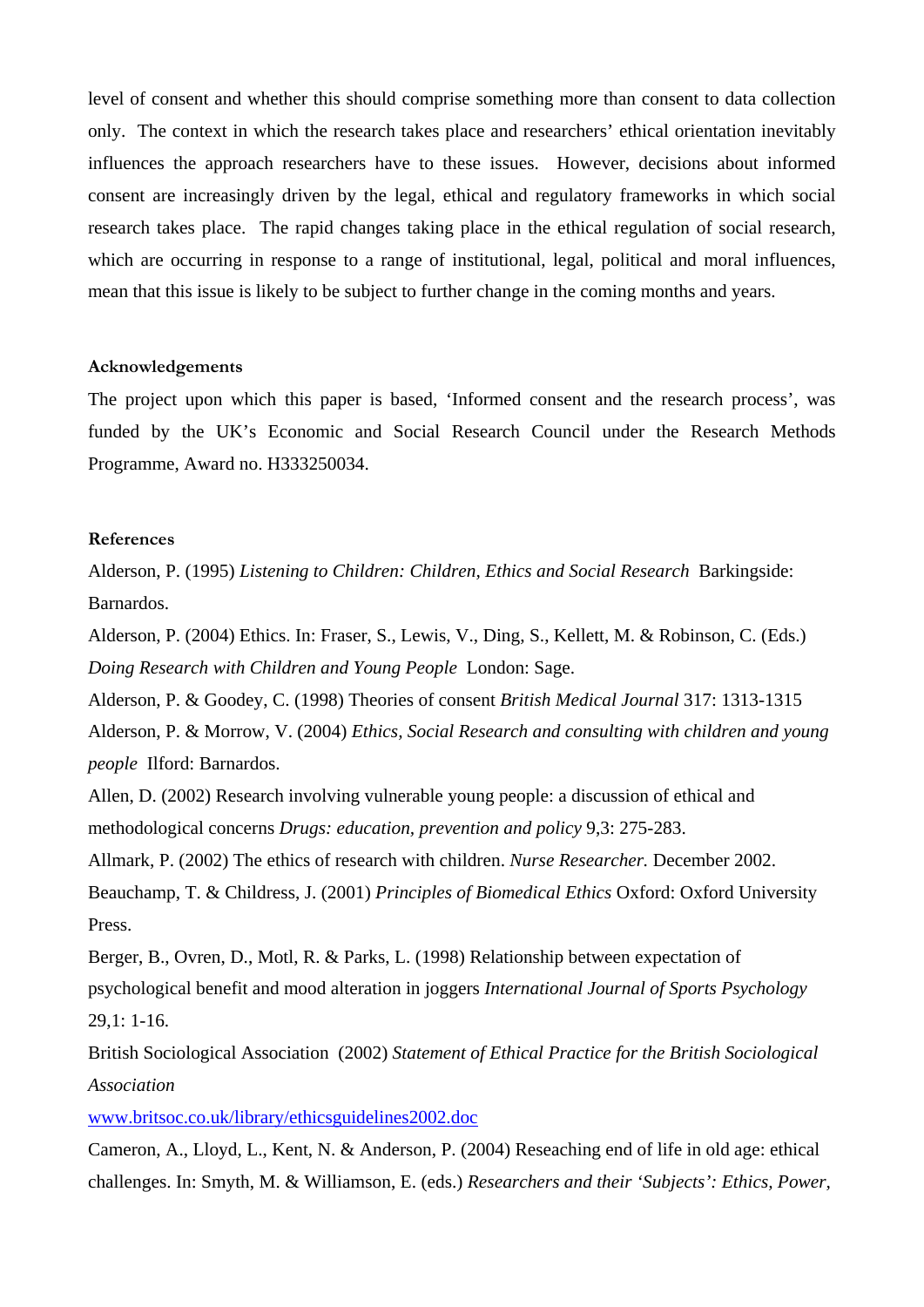*Knowledge and Consent.* Bristol: Policy Press.

Casarett, D. (2003) Assessing decision-making capacity in the setting of palliative Casarett, D & Karlawish, J (2000) Are special ethical guidelines needed for palliative care research?, *Journal of Pain and Symptom Management*, 20, 2, 130-139.

Christiansen, P & Prout, A (2002) Working with ethical symmetry in social research with children, *Childhood*, 9, 4, 477-497

Connors, C. & Stalker, K. (2003) *The views and experiences of disabled children and their siblings.*  London: Jessica Kingsley.

Coomber, R. (2002) 'Signing you life away? Why Research Ethics Committees (REC) shouldn't always require written confirmation that participants in research have been informed of the aims of a study and their rights - the case of criminal populations' *Sociological Research Online* 7 (1) http://www.socresonline.org.uk/7/1/coomber.html

Corrigan, O. (2003) Empty ethics: the problem with informed consent. *Sociology of Health and Illness* 25,3: 768-792.

Corti, L., Foster, J. & Thompson, P. (1995) Archiving qualitative research data *Social Research Update* Issue 10, Department of Sociology, University of Surrey

Cutliffe, J. & Ramcharan, P. (2002) Levelling the playing field? Exploring the merits of the ethicsas-process approach for judging qualitative research proposals. *Qualitative Health Research* 12,7: 1000-1010.

David, M., Edwards, R & Aldred, P (2001) Children and school-based research: 'informed consent' or 'educated consent'? *British Educational Research Journal*, 27, 3, 347-365

Department of Health (2001) *Research Governance Framework for England* London: Department of Health.

Dingwall, R. (1980) Ethics and ethnography *Sociological Review* 28,4: 871-891.

Domestic Violence Research Group (DVRG), University of Bristol (2004) Domestic Violence and Research Ethics. In: Smyth, M. & Williamson, E. (eds.) *Researchers and their 'Subjects': Ethics, Power, Knowledge and Consent.* Bristol: Policy Press.

Dunn, L., Lindamer, L., Palmer, B., Schneiderman, L. & Jeste D. (2001) Enhancing comprehension of consent for research in older patients with psychosis: a randomised study of a novel consent procedure. *American Journal of Psychiatry* 158 (11): 1911-1913.

Edwards, R & Alldred, P (1999) Children and young people's views of social research: the case of research on home-school relations, *Childhood*, 6, 2, 261-281

Edwards, S., Lilford, R., Thornton, J. & Hewison, J. (1998) Informed consent for clinical trials: in search of the 'best' method. *Social Science and Medicine* 47,11: 1825-1840.

Ensign, J. (2003) Ethical issues in qualitative health research with homeless youths. *Journal of*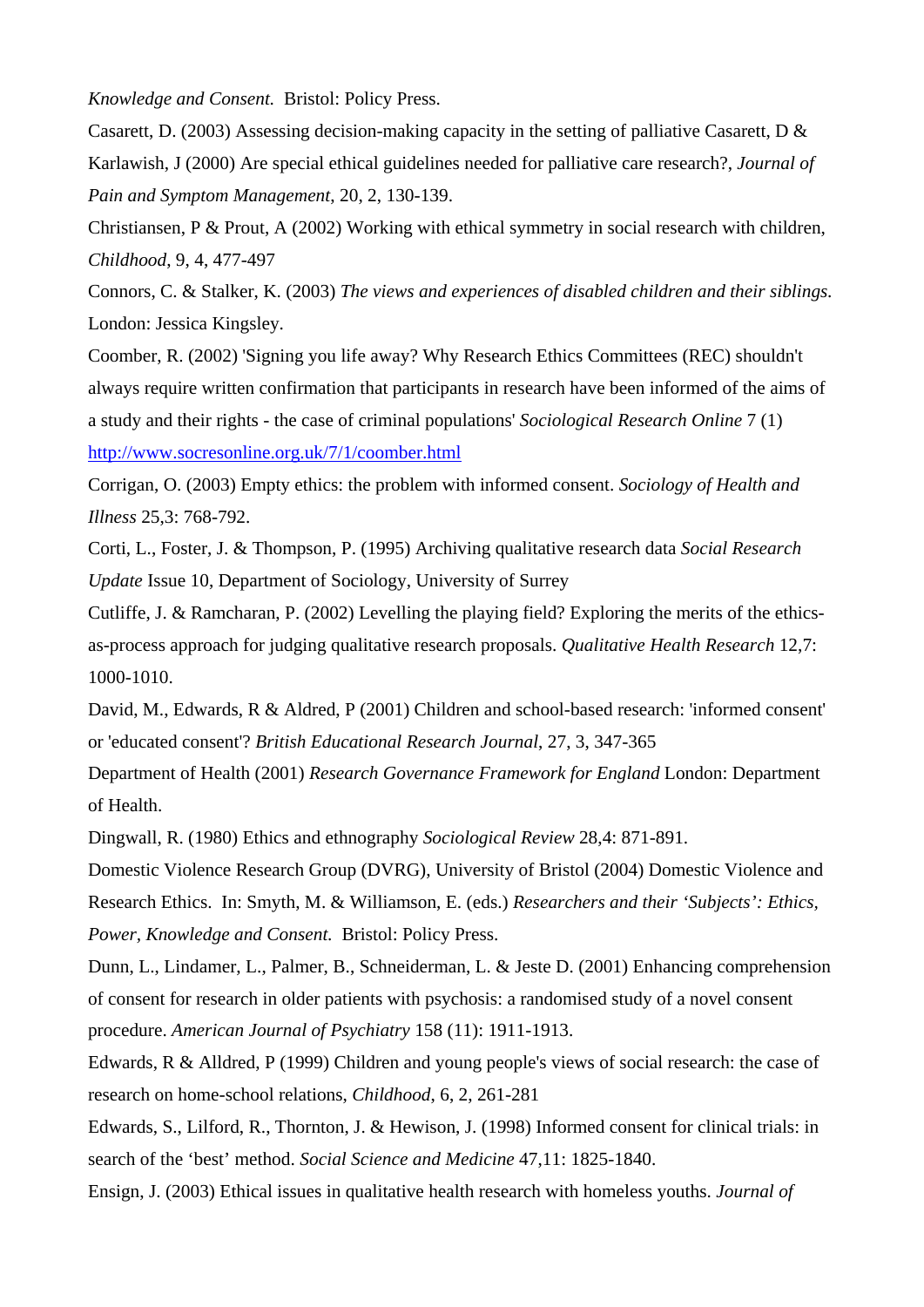#### *Advanced Nursing* 43,1: 43-50

Fisher, C. (2003) Goodness-of-fit ethic for informed consent to research involving adults with mental retardation and developmental disabilities. *Mental Retardation and Developmental Disabilities Research Reviews* 9: 27-31.

France, A. (2004) Young People. In: Fraser, S., Lewis, V., Ding, S., Kellett, M. & Robinson, C. (Eds.) *Doing Research with Children and Young People* London: Sage.

Goodwin, D., Pope, C., Mort, M. & Smith, A. (2003) Ethics and ethnography: an experiential account *Qualitative Health Research* 13,4: 567-577

Goodenough, T., Williamson, E., Kent, J. & Ashcroft, R. (2004) Ethical protection in research: including children in the debate. In Smyth, M. & Williamson, E. (eds.) *Researchers and their 'Subjects': Ethics, Power, Knowledge and Consent.* Bristol: Policy Press.

Grinyer, A (2002) The anonymity of research participants: assumptions, ethics and practicalities, *Social Research Update*, Issue 36, Department of Sociology, University of Surrey

Harden, J., Scott, S., Backett-Milburn, K. & Jackson, S. (2000) 'Can't talk, won't talk?:

methodological issues in researching children. *Sociological Research Online* 5 (2)

Harris, R. & Dyson, E. (2001) Recruitment of frail older people to research: lessons learnt through experience. *Journal of Advanced Nursing* 36,5: 643-651

Heath, S. & Cleaver, E. (2004) Mapping the spatial in shared household life: a missed opportunity? In: Knowles, C. & Sweetman, P. *Picturing the Social Landscape: Visual Methods and the Sociological Imagination* London: Routledge.

Heath, S., Charles, V., Crow, G. & Wiles, R. (2004) Informed consent, gatekeepers and gobetweens. Paper presented at the International Association Sixth International Conference on Social Science Methodology, Amsterdam. August, 2004. Available from:

http://www.sociologyandsocialpolicy.soton.ac.uk/Proj/Informed\_Consent/Resources.htm

Herrera, C. (1999) Two arguments for 'covert methods' in social research *British Journal of Sociology* 5,2: 331-343.

Homan, R. & Bulmer, M. (1982) On the merits of covert methods: a dialogue. In: Bulmer, M. (ed) *Social Research Ethics* Macmillan Press: London.

Homan, R. (1991) *The Ethics of Social Research* Longman: London.

Homan, R. (1992) The ethics of open methods. *British Journal of Sociology* 43: 321-332.

Jamrozik, K. (2004) Research ethics paperwork: what is the plot we seem to have lost? *British Medical Journal* 329: 286-287.

Jones, A. (2004) Involving children and young people as researchers. In: Fraser, S., Lewis, V., Ding, S., Kellett, M. & Robinson, C. (Eds.) *Doing Research with Children and Young People*  London: Sage.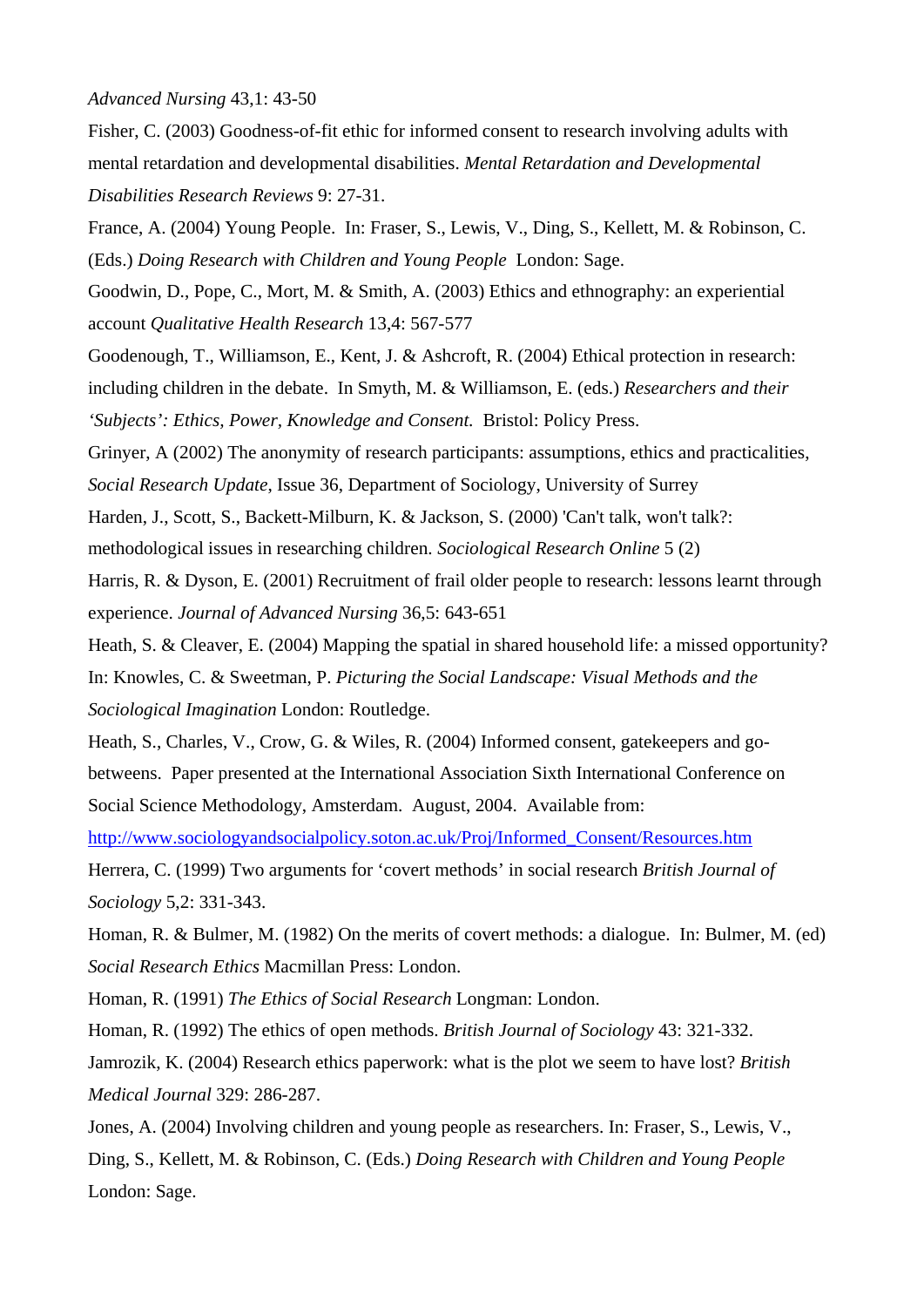Jones, A. & Bamford, B. (2004) The other face of research governance *British Medical Journal*  329: 280-281.

Kent, G. (1996) Shared understandings for informed consent: the relevance of psychological research on the provision of information. *Social Science and Medicine* 43, 10: 1517-1523.

Langston, A., Abbott, L., Lewis, V. & Kellett, M. (2004) Early childhood. In: Fraser, S., Lewis, V., Ding, S., Kellett, M. & Robinson, C. (Eds.) *Doing Research with Children and Young People*  London: Sage.

Lawton, J. (2001) 'Gaining and maintaining informed consent: ethical concerns raised in a study of dying patients' *Qualitative Health Research* 11: 69-73.

Masson, J. (2004) The legal context. In: Fraser, S., Lewis, V., Ding, S., Kellett, M. & Robinson, C. (Eds.) *Doing Research with Children and Young People* London: Sage.

Mayor, S. (2004) Advisory group to review NHS research ethics committee *British Medical Journal* 329: 1258.

McCarthy, M. (1999) *Sexuality and Women with Learning Disabilities.* London: Jessica Kingsley. Milgram, S. (1963). Behavioral study of obedience. *Journal of Abnormal and Social Psychology*, Vol. 67, pp. 371-378.

Miller, T. & Bell, L. (2002) Consenting to what? Issues of access, gate-keeping and 'informed' consent. In Mauthner, M., Birch, M., Jessop, J. & Miller, T. (2002) *Ethics in Qualitative Research*  London: Sage.

Montgomery, J. (2003) *Health Care Law* Oxford: Oxford University Press

Morrow, V. (1999) 'It's cool ... 'cos you can't give us detentions and things, can you?!':

Reflections on research with children. In Milner, P. & Carolin, B. (Eds.) *Time to Listen to Children*  Routledge, London.

Morrow, V. & Richards, M. (1999) The ethics of social research with children *Children and Society*  10,2: 90-105.

Mulhall, A.(2003) In the field: notes on observation in qualitative research. *Journal of Advanced Nursing* 41 (3): 306-313.

Pokorny, S., Jason, L., Schoeny, M., Townsend, S. & Curie, C. (2001) Do participation rates change when active consent procedures replace passive consent. *Evaluation Review* 25 (5): 567- 580.

Punch, M. (1985) *The Politics and Ethics of Fieldwork.* Sage: London

Punch, M. (1998) Politics and ethics in qualitative research. In Denzin, N. & Lincoln, Y. (eds) *The Landscape of Qualitative Research* Sage: London.

Ramcharan, P. & Cutliffe, J. (2001) 'Judging the ethics of qualitative research: considering the "ethics as process" model' *Health and Social Care in the Community* 9 (6): 358-66.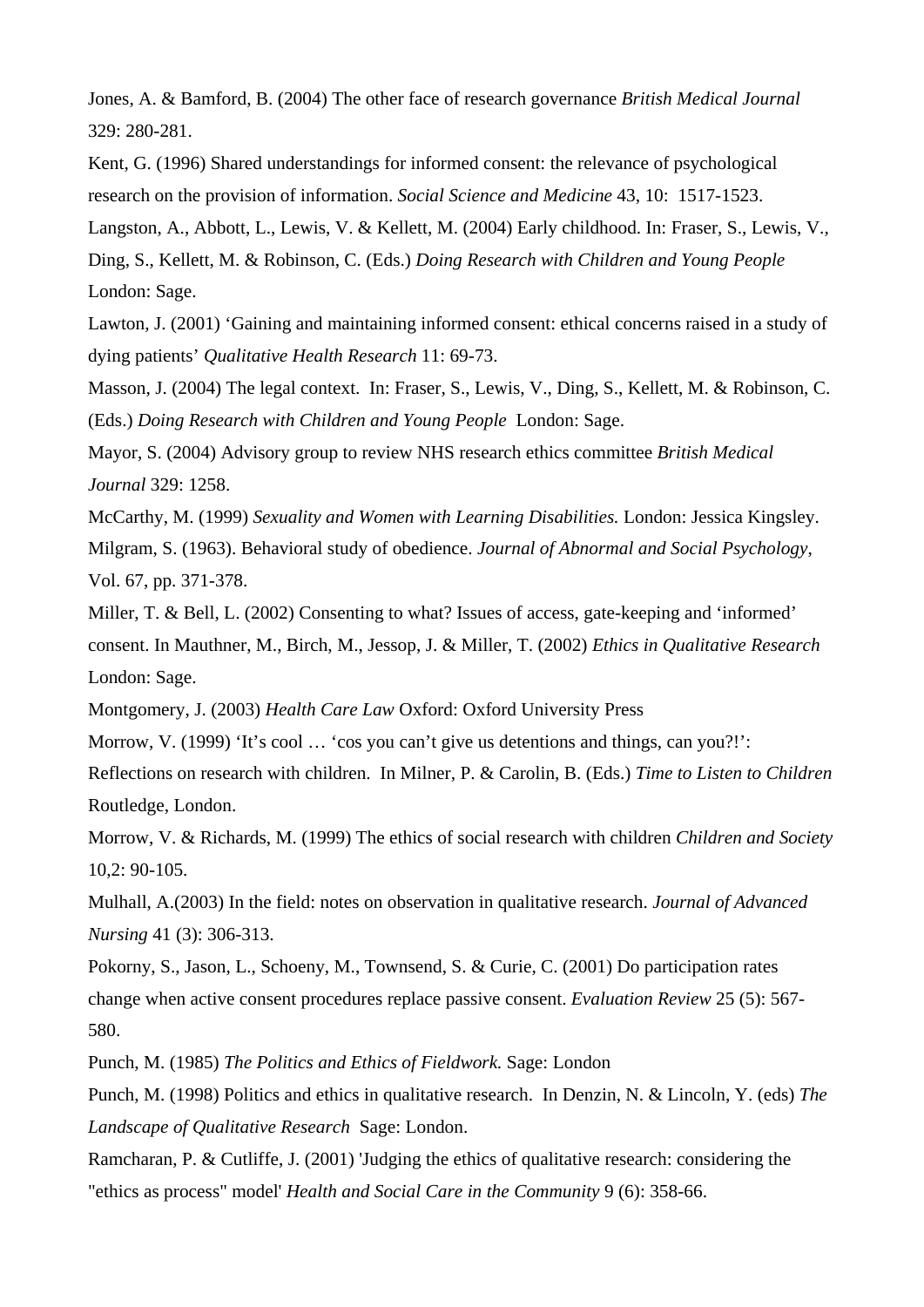Reid, D., Ryan, T. & Enderby, P. (2001) What does it mean to listen to people with dementia? *Disability and Society* 16 (3): 377-392.

Rodgers, J (1999) Trying to get it right: undertaking research involving people with learning difficulties, *Disability and Society*, 14, 4, 1-33.

Seymour, J. & Skilbeck, J. (2002) Ethical considerations in researching user views *European Journal of Cancer Care* 11: 215-219.

Scraton, P. (2004) Speaking truth to power: experiencing critical research. In: Smyth, M. & Williamson, E. (eds.) *Researchers and their 'Subjects': Ethics, Power, Knowledge and Consent.* Bristol: Policy Press.

Small, R. (2001) Codes are not enough: what philosophy can contribute to the ethics of educational research *Journal of Philosophy of Education* 35 (3): 387-406.

Smyth, M. (2004) Using participative action research with war-affected populations: lessons from research in Northern Ireland and South Africa. In: Smyth, M. & Williamson, E. (eds.) *Researchers and their 'Subjects': Ethics, Power, Knowledge and Consent.* Bristol: Policy Press.

Smyth, M. & Williamson, E. (eds.) (2004) *Researchers and their 'Subjects': Ethics, Power,* 

*Knowledge and Consent.* Bristol: Policy Press.

Social Research Association (2003) *Ethical Guidelines* 

http://www.the-sra.org.uk/Ethicals.htm

Stalker, K. (1998) Some ethical and methodological issues in research with people with learning difficulties. *Disability and Society* 13 (1): 5-19.

Swain, J., Heyman, B. & Gilman, M. (1998) Public research, private concerns: ethical issues in the use of open-ended interviews with people who have learning difficulties. *Disability and Society* 13  $(1): 21-36.$ 

Tarleton, B., Williams, V., Palmer, N. & Gramlich, S. (2004) 'An equal relationship'?: people with learning difficulties getting involved with research. In Smyth, M. & Williamson, E. (eds.)

*Researchers and their 'Subjects': Ethics, Power, Knowledge and Consent.* Bristol: Policy Press.

Thomas, N. & O'Kane, C. (1998) The ethics of participatory research with children *Children and Society* 12: 336-348

Thompson, P. (2003) Towards ethical practice in the use of archived transcripted interviews: a response *International Journal of Social Research Methodology* 6,4: 357-360.

Tinker, A. & Coomber, V. (2004) *University Research Ethics Committees: Their Role, Remit and Conduct* Kings College, London: London.

Truman, C. (2003) 'Ethics and the ruling relations of research production' *Sociological Research Online* 8 (1)

http://www.socresonline.org.uk/8/1Truman.html